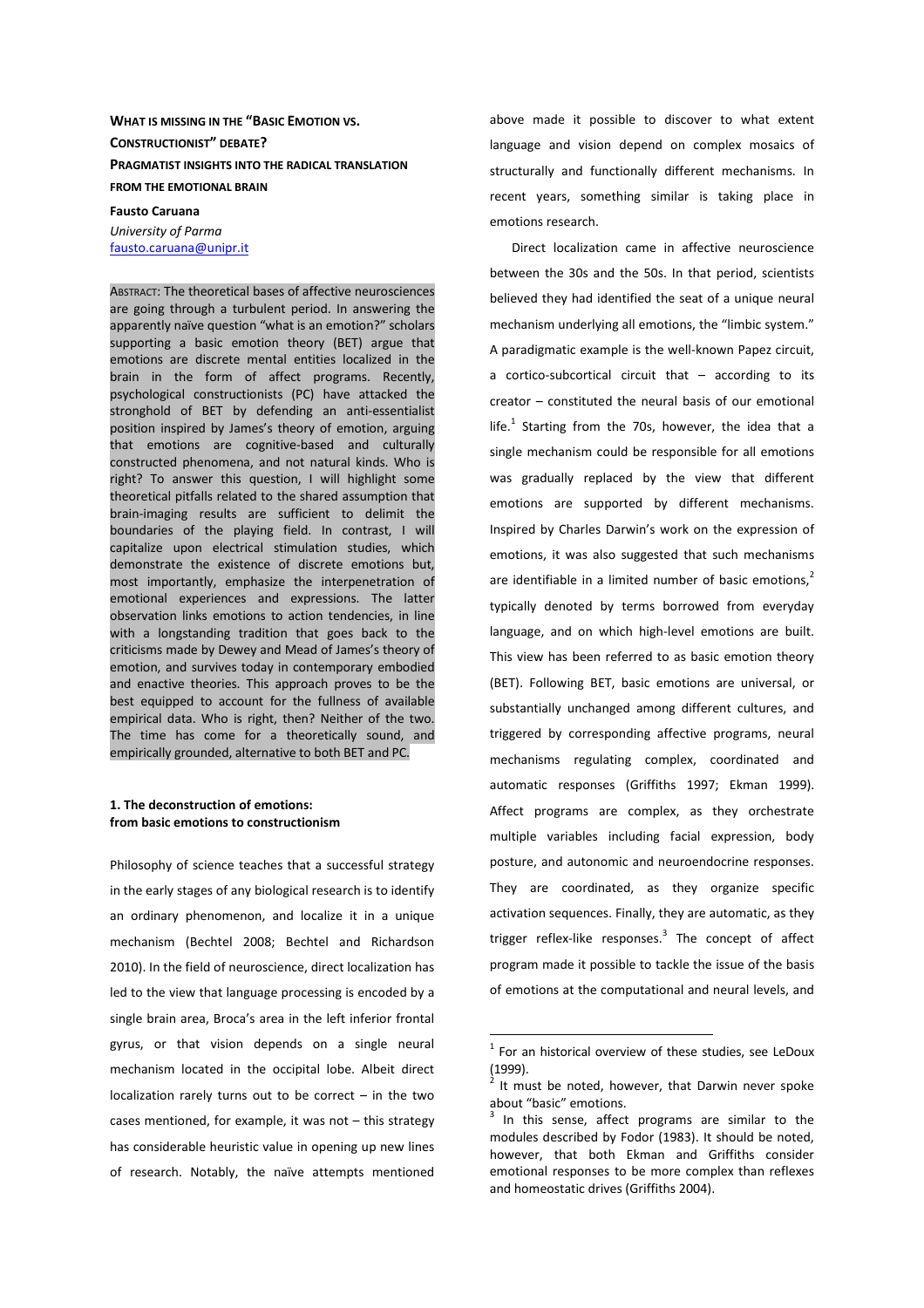numerous studies have been undertaken to identify the cortical or, more often, subcortical regions housing these programs.

At the end of the nineties, in a work that soon became a classic, Paul Griffiths (1997) went even further. Griffiths made a case for eliminating the concept of "emotion" from the psychological and neuroscientific vocabulary, claiming that this category does not denote a natural kind, as discoveries concerning specific emotions cannot be extended, by induction, to other emotions. Knowledge concerning the mechanisms of, say, fear is not helpful to understand the mechanisms underlying other emotions, such as happiness or surprise. In addition, what we know about the mechanisms of fear is not even transferable to all instances of "fear": think for example how different the fear is that is evoked by someone who suddenly jumps out of the dark, compared to fear of flying, or fear of a stock market crash. Thinking that these commonsense concepts are scientifically useful only because it is possible to provide a precise conceptual definition is an error comparable to that made by Aristotelian physicists, who mixed all objects above the orbit of the moon in a single category, that of superlunary objects. Although it is true that there are objects above the orbit of the moon, i.e. superlunary objects, nothing follows from the fact that an object is superlunary. In the same way, nothing follows from the fact that a psychological state is an emotion. Griffiths' conclusion is that, since there is not a unique psychological mechanism underlying different emotions, this concept should be eliminated from our scientific vocabulary and replaced by three different independent concepts: affect programs, highlevel cognitive emotions, and socially constructed emotions.

As might be expected, therefore, concepts borrowed from ordinary language on emotions have gone through a gradual deconstruction. Over time, also, Griffiths and others have moved further away from the classical perspective, arguing that the concept of basic emotion can be saved only by sacrificing a number of assumptions. These assumptions include *essentialism* (if some properties are reliably and systematically grouped, then the objects exhibiting these properties constitute a natural kind; there is no need to postulate a common "essence"), and the view that emotional categories can be identified by concepts taken from our ordinary language (Scarantino and Griffiths 2011; see also Scarantino 2015)<sup>4</sup>. In this view, emotion concepts can still explain regularities in emotional behavior, without committing reference failure (they refer to something – in contrast to concepts like "phlogiston"), or projectability failure (it is possible to project information from some members to other members of the same category – in contrast to concepts like "superlunary object"). A key point of BET, however, survives: basic emotions are different from high-level emotions (say, shame) – either because complex emotions are constructed by assembling basic emotions or because, following Griffiths, complex emotions are completely different from basic ones.

The last brick in the deconstruction of emotions has been removed by psychological constructionists (PC). Disciplines such as quantum mechanics, relativity, plate tectonics or evolution by natural selection has taught us how the truths of science can go far beyond prescientific commonsense, the role of which ran out early on in research. According to PC, the view that there are regularities related to basic emotions would be one of the prescientific insights to be abandoned (Russell 2015). In this view, what is encoded by our putative emotional brain regions are not specific emotions but, in contrast, primitive psychological or physiological components that make them up: disgust, or fear, would be nothing but a particular combination of these primitive components, held together by binning processes influenced, inter alia,

<sup>&</sup>lt;sup>4</sup> Further reflections have emphasized that the concept of "basicness" can be independently understood at the conceptual, psychological or biological levels (Ortony and Turner 1990; Griffiths and Scarantino 2009).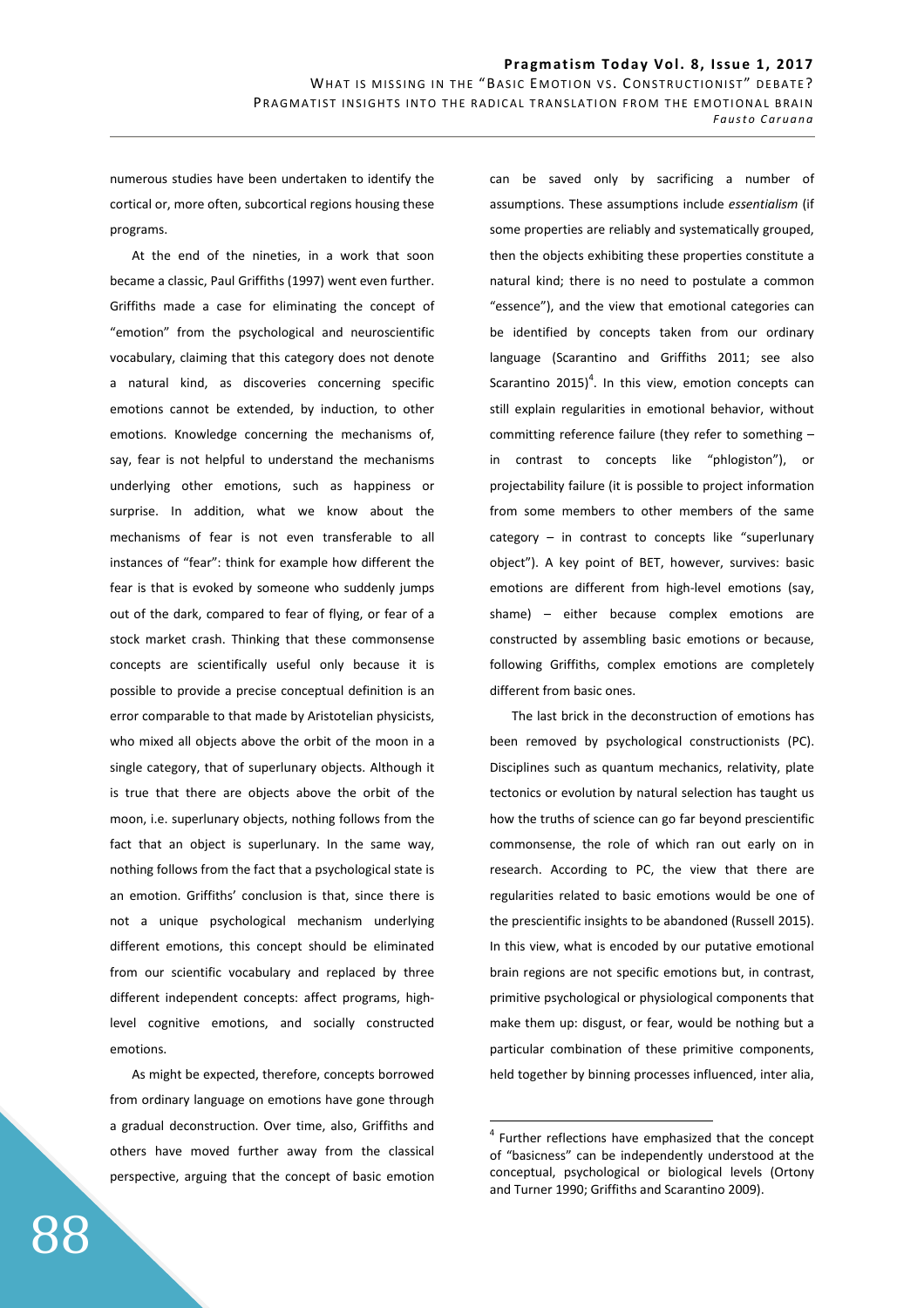by language and culture. Most importantly, each of the primitive components that make up our emotions is not inherently emotional, as it also contributes to other, non-emotional, cognitive functions. Last but not least, the view that some emotions are more basic than others, and that high-level emotions are constructed by assembling basic emotions, loses all its meaning. According to Lisa Feldman Barrett, albeit it is an incontrovertible fact that we often (though not always) experience emotions as discrete and separate events, or that we categorize other expressions in terms of basic emotions, there is no scientific support for the hypothesis that these behaviors depend on anatomically and functionally distinct brain circuits. The various occurrences of, say, "fear" do not share any phenomenological, behavioral or neurophysiological substrate. Consequently, a theory of emotions should deal with the following facts: (a) there is no one-to-one correspondence between putative basic emotions and physiological, expressive, phenomenological, or behavioral traits; (b) variability and context-dependence are the norm, not the exception.

### **2. The "BET vs. PC" Debate**

While supporters of both BET and PC now agree that emotions, as they appear in our ordinary language, do not mirror our brain ontology, these two parties disagree on whether emotions are "natural kinds" or not. To put it simply, the debate concerns the question of whether the concept of emotional "basicness" still has any scientific value or not (Griffiths 2004; Barrett 2006; Barrett et al. 2007; Izard 2007; Scarantino and Griffiths 2011). Endorsing one or the other positions has concrete consequences. As an example, if emotions are natural kinds, the same emotions could be more or less present in different cultures and, most importantly, in different animals. As a consequence, we should be allowed to study emotional circuits in animals using them as reliable models for testing psychiatrically effective drugs.

Constructionist claims are typically supported by functional magnetic resonance (fMRI) data. More specifically, many of these studies are based on metaanalyses (Kober et al. 2008; Lindquist et al. 2012b, 2016; Brooks et al. 2016), i.e. studies in which a large number of experimental data, collected from different published works, performed by different groups, is re-analyzed and pooled together. Meta-analyses well fit the aims of PC. By meta-analyses, in fact, it has been possible to demonstrate that studies originally interpreted as supporting a one-to-one mapping between basic emotions and brain areas are also in line with PC predictions. Pooling many studies together, indeed, it appears that, very often, the same areas contribute to different emotions, and individual emotions activate different areas. Accordingly, the discovery that brain regions typically associated with, say, disgust, are also activated by other emotions, say fear, could be employed to argue that such brain regions encode emotion-unspecific "core affects" (Lindquist et al., 2012; see below for a replication at this point). Some supporters of BET have countered by resorting to most sophisticated fMRI data analysis techniques, such as multivoxel pattern analysis (MVPA), showing that emotion-specific neural patterns are not distinguishable at the level of the individual brain area, but rather at the network level (Kragel and LaBar 2016; Saarimäki et al. 2016). Constructionist responses, however, were not long in coming, setting the stage for a potentially endless debate (Clark-Polner et al. 2016).

Here I question the shared, albeit tacit, assumption that we can entrust a big chunk of our understanding of emotions to correlation studies, such as fMRI studies, without consequences. These studies are of crucial importance, of course, but they also have a number of basic limitations that cannot be overlooked. I fear that the price to pay is potentially high. How can we evaluate the hypothesis that emotions are useful movements (Dewey 1894), actions (Döring 2014), action tendencies (Frijda 1987), predictions of action tendencies (Lowe and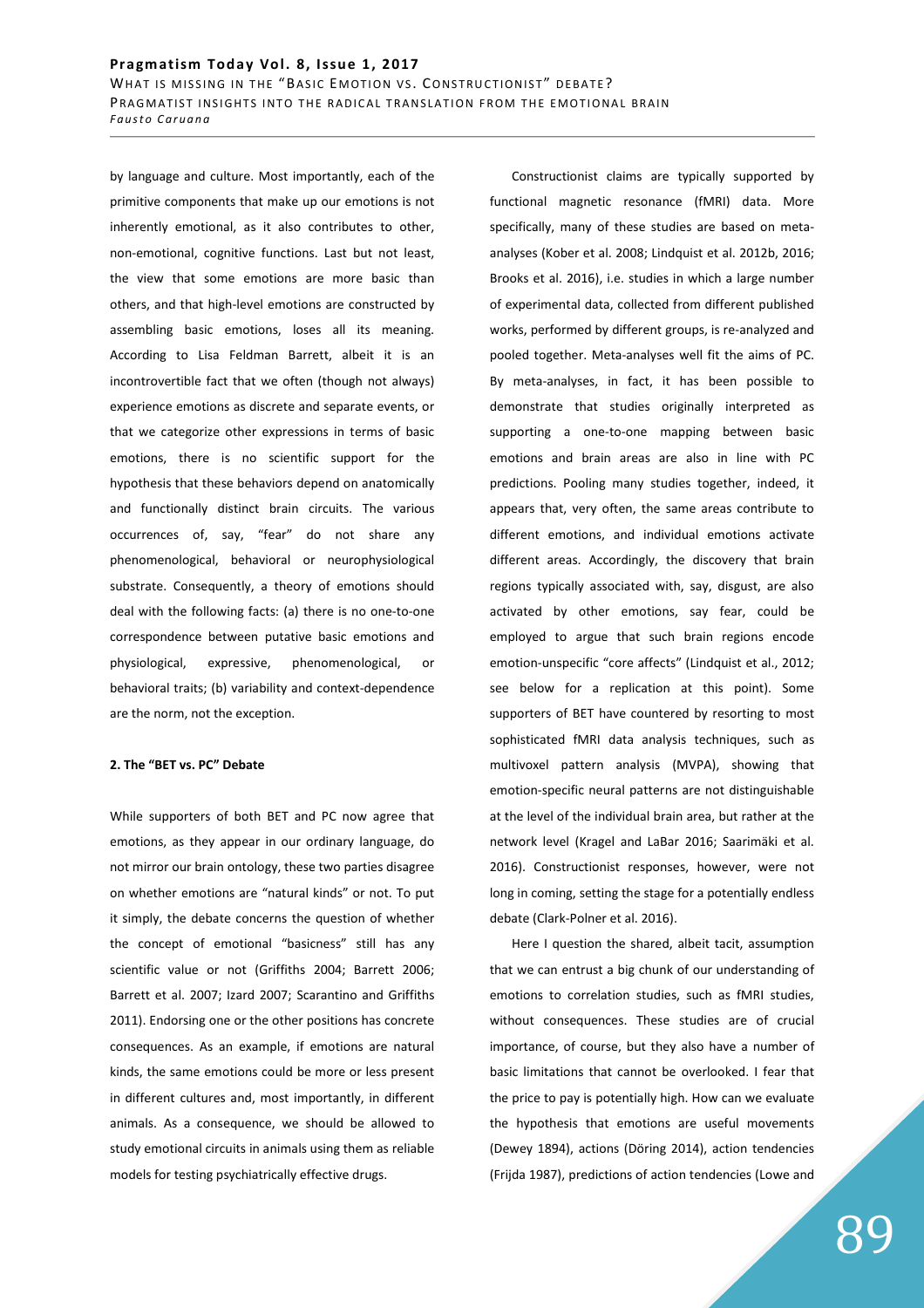Ziemke 2011), affiliative communicative displays (Proust 2016), action-oriented embodied representations (Hufendiek 2016), skillful engagements with the world (Griffiths and Scarantino 2009), affordances (Griffiths and Scarantino 2009; Hufendiek 2016), or activations of action systems (Panksepp 2005), if tests on emotions are entirely conducted isolating the subjects within fMRI scanners, where actual emotional circumstances cannot be realistically simulated, and where true emotional reactions cannot be instantiated? I will turn to this important point in the second part of the paper. Before focusing on this technical weakness of correlative data, I want to focus your attention on an epistemological one.

### **3. The radical translation from the brain**

Functional MRI studies are *correlation* studies. Correlation studies investigate how a part of the brain reacts to stimuli presented by an experimenter. Notably, these studies constitute a greater part of contemporary cognitive neuroscience including – beside fMRI – EEG, MEG and single neuron recordings. Complemental to correlation studies are *interference* studies, i.e. studies in which the experimenter evaluates how interfering with the normal brain functions impacts on the overt behavior of a subject. Interference studies include electrical, chemical, and magnetic stimulations, as well as real and virtual brain lesions. As I will show hereafter, the interpretation of correlation studies, including fMRI studies, suffers from epistemological problems of the kind described by Quine (1960) in the famous experiment on the "radical translation." In contrast, these problems do not affect interference studies, to which I will turn my attention in the second part of the paper. Since Quine's line of thought is very well known, a very brief reminder should suffice.

Quine describes the case of a linguist having the task to translate the language of a tribe that has never had contact with English speakers. The linguist is assisted by a native, who allows him to observe his verbal reactions to different situations. Observing the scurrying of a rabbit, the native produces a statement, which the linguist transcribes as "gavagai." However, this hides a problem: the statement "gavagai" can be translated with "rabbit", but also with a number of alternative possibilities, such as "un-detached rabbit part", "rabbithood", and so on. All these alternatives are perfectly plausible. Which one, if any, is the *true* translation? Unfortunately, increasing the amount of empirical evidence cannot be of help in solving the ambiguity, all the hypotheses of translation being equally appropriate to explain further occurrences of "gavagai." Starting from these alternatives, manuals for translating one language into another can be set up in divergent ways, all compatible with the totality of speech dispositions, yet incompatible with one another (Quine 1960, 26). To put it simply, one can never be *truer* than the other. Strikingly, however, every translation affects in a very peculiar way our interpretation of the society and culture of the tribes. And so far this is what Quine says.

There are, I think, many similarities between the example described by Quine and the neuroscientific inquiry. The standard procedure in place during correlation studies, including fMRI studies on emotions, mirrors the case of a linguist presenting the native with rabbits, and recording his verbal responses. Similar to the case of the linguist, the neuroscientist involved in correlation studies tries to translate the native language by ostension, i.e. presenting external stimuli (e.g. emotional situations) to the native and recording his spontaneous responses: the brain's "responses." In this neuroscientific version of Quine's story, the neuroscientist plays the part of the linguist while the neuron is the native speaker.<sup>5</sup> The occasional sentence "gavagai" is expressed by a "significant increase in neural activity", and the stimulus meaning "rabbit" can be

 $\overline{a}$ 

 $<sup>5</sup>$  Actually, the spatial resolution of fMRI is not that good,</sup> so "voxel" would be more appropriate than "neuron." But let us postpone this issue for the moment.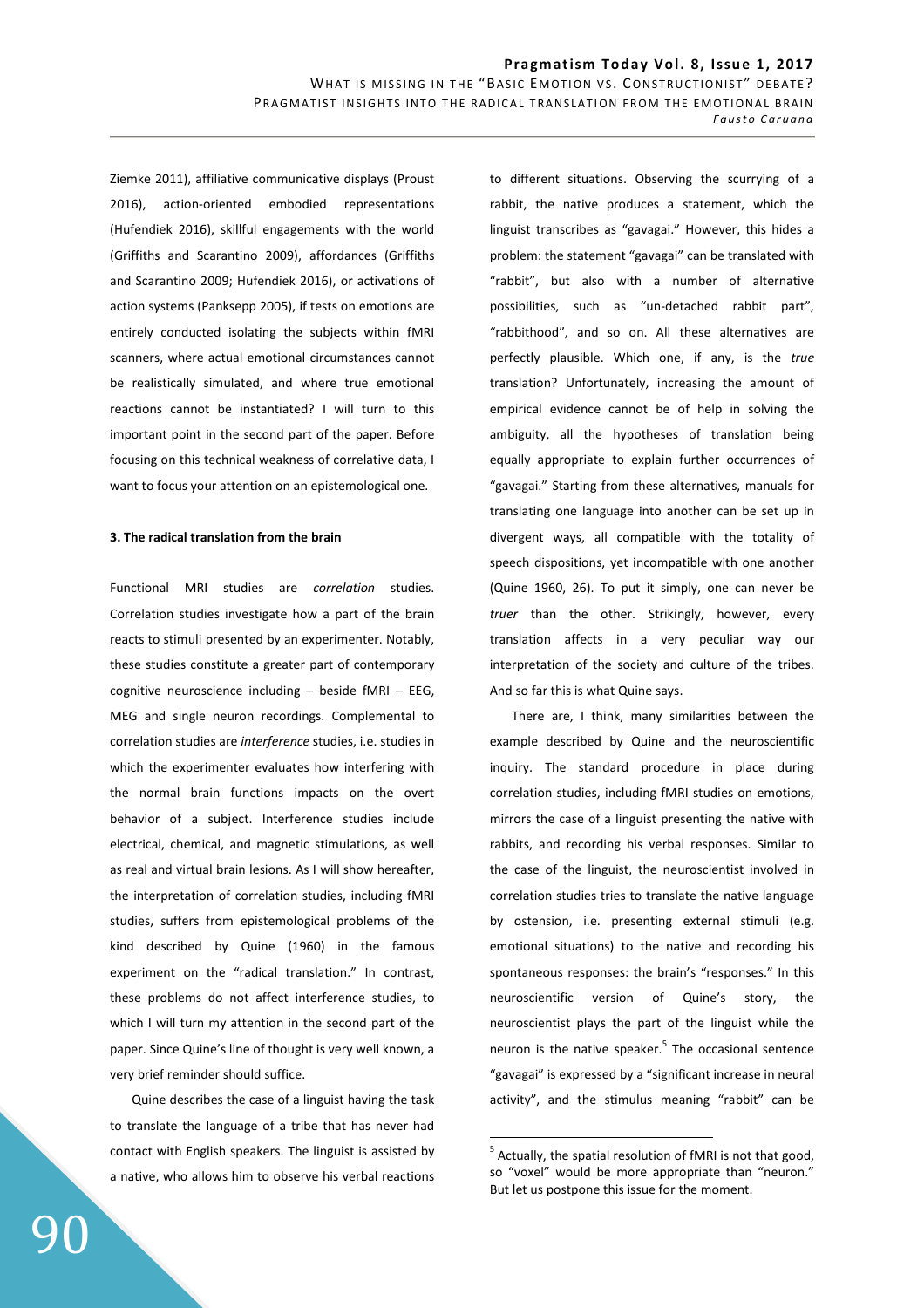replaced by any experimental stimulus. How can the neuroscientist be sure about what the neuron "perceives" during stimulus presentation, if not by making very strong (arbitrary) assumptions about what we might call the ontology of the neuron?<sup>6</sup> In accord with the original account, the reference is inscrutable.

Compared to the Quinean linguist, however, the neuroscientist faces an additional problem: while some normative principles are available to the linguist interpreting the native's sentence, the same is not true for the neuroscientist. For instance, the Principle of Charity constrains the interpreter to maximize the rationality of the subject: "[…] the more absurd or exotic the beliefs imputed to a people, the more suspicious we are entitled to be of the translations; the myth of the prelogical people marks only the extreme" (Quine 1960, 68). As has recently been noticed, the Principle of Charity depends heavily on empathy, an innate shared sense of similarity between speakers, which remains the guiding strategy of the linguist to interpret the native language (Baghramian 2016). This empathic step, which allows for learning by ostension, introduces, in contrast, a crucial problem for the neuroscientist.

Learning by ostension has two requirements: first, the native (or a teacher) and the linguist (or a child) should receive the same stimulation; second, the two subjects must categorize the perceived reality using similar conceptual frameworks. In other words, it requires a common ontology. During correlation studies on emotion, e.g. based on the presentation of emotional situations or faces depicting basic emotions, both the neuroscientist and his peculiar native – a nerve cell, or a brain area – receive the same stimulation, satisfying the first postulate. However, the implicit standard of similarity, which plays such a crucial role in the case of the linguist or a child, is clearly unavailable to the neuroscientist. Following Quine, "people have to be in

 $\overline{a}$ 

substantial agreement, however unconscious, as to what counts as similar if they are to succeed in learning, one person from another, when next to assent to a given observation sentence. Here, then, is an irreducible kernel of relativism: all sensory evidence as reflected in observation sentences is relative to the neural organization that determines what different triggerings of nerve endings will favor the same response. Subjects radically at odds in this neural way could never learn observation sentences or anything else from one another. Our training even of a dog, horse, bear, seal, or elephant hinges on a conformity of his inarticulate similarity standards to our own" (Quine 1984, 293-294). In our case, however, the subject is not a person, or an animal, but a nerve cell. Too bad. In fact, if I am correct, this analysis leads to the following conclusion: in correlation studies, each assignment of meaning to neural activity is a kind of interpretation and, following Quine, faced with multiple interpretations, any interpretation is *truer* than the other. There are no deeper truths to look for.

A "proof of concept" could be of some help to convince the reader that this is a very concrete problem. Imagine a macaque presented with pictures of animals, depicted on a monitor screen. During the presentation of the stimuli, the electrical activity of a neuron is recorded, and aligned to the stimulus onset. During the presentation of a tiger, the neuron increases its firing rate, in line with the view that, the tiger being a predator, the macaque's visual system has been equipped with special tiger-detectors by evolution. The increase in firing rate acts as an affirmative statement uttered by our native, the nerve cell and, accordingly, the neuroscientist indicates the cell as a tiger-selective neuron (similarly, we can imagine Quine's linguist presenting the native with different animals and listening to the native saying "gavagai" only when a tiger is presented). Subsequently in our story, the neuroscientist adds some experimental controls, deconstructing the original image of the tiger into

 $6$  I always felt embarrassed talking about the ontology of the neuron, until I found out that Dennett spoke about the ontology of the elevator (Dennett 2013).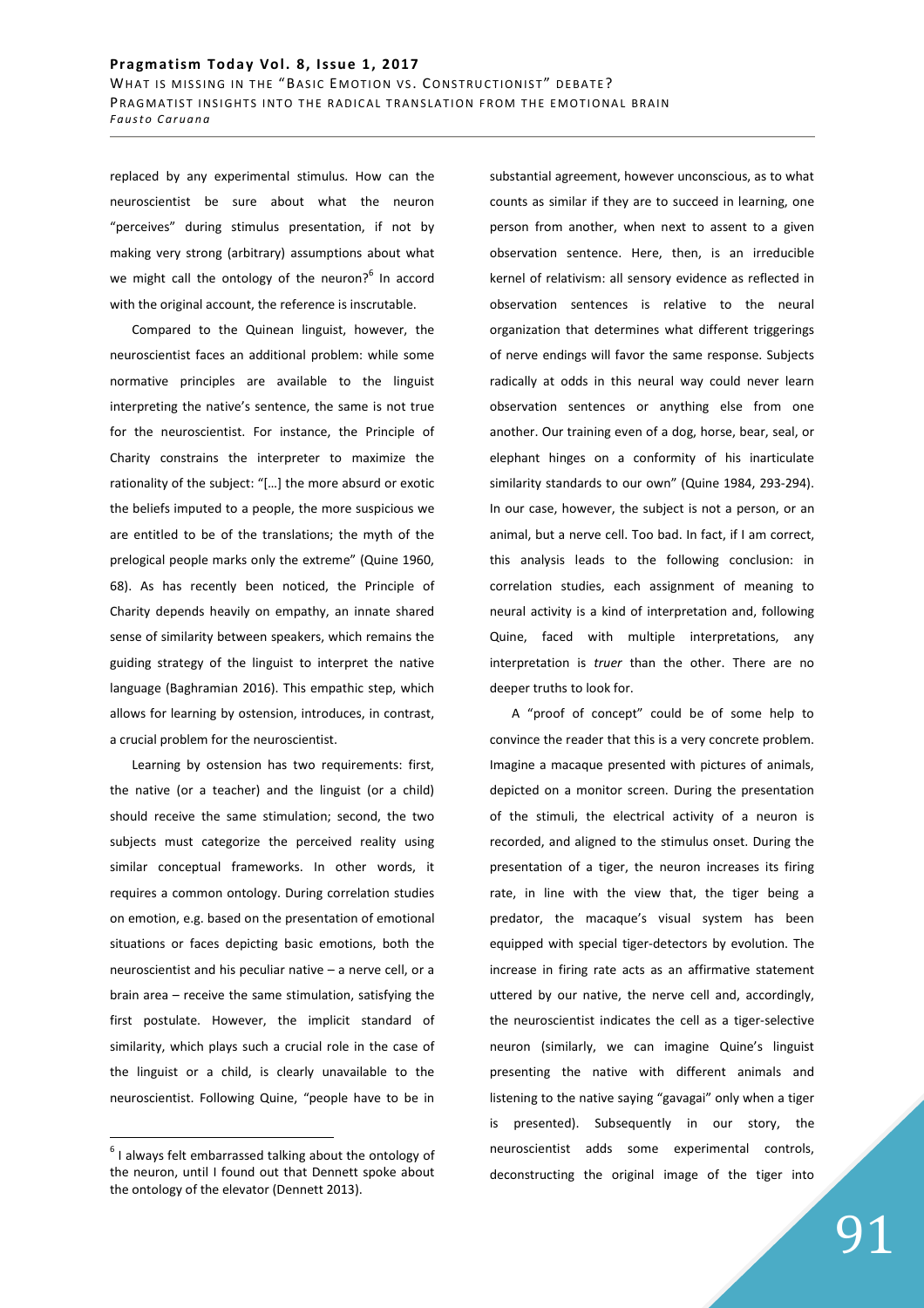subcomponents and discovering that the same neuron is also active during the presentation of a black and white image of a tiger. In addition, the scientist presents a composition of white rectangles, replacing the tiger's orange stripes, and black rectangles, replacing the black ones. The neuron fires again. In contrast, we can imagine that the neuron stops firing when the entire picture is replaced by separate black or white rectangles. From a scientific point of view, this is a well-controlled experiment, demonstrating that the "ontology" of this specific neuron does not include "colored tigers' heads." I did not invent anything: this is indeed the result of a classic study by Tanaka (1993). However, what can we say about the "ontology" of this neuron? Similar to the case described by Quine, this neuroscientific result can be interpreted in very different ways: the constructionist will say that "the analysis of visual stimuli effected by inferotemporal neurons is not complex enough to specify a particular biological object on the basis of a single cell discharge" (Jacob and Jeannerod 2003, 59), while the evolutionist could still argue that the neuron is selective to tiger-like patterns, also including false positives (black-white rectangles superimpositions) for evolutionary reasons. Furthers studies will not be of any help in discriminating the two interpretations.

This, in my view, is what is happening in the debate between BET vs. PC: the "essentialist" BET neuroscientist will publish an article on the "cortical representation of rabbithood", while the constructionist will reply with a commentary on the "un-detached rabbit part."<sup>7</sup>

While correlation studies require the interpretation of the response of a nerve cell (or brain region), electrical stimulation (and other interference) studies are in a privileged position. Let us consider electrical stimulation: the delivery of small quantities of electricity in a specific part of the brain elicits specific movements or modification of the overt behavior in the experimental subject. The task of the experimenter is to interpret this behavior, a natural task that we perform all the time. In addition, when performed on humans, electrical stimulation allows the scientist to take advantage of the first-person experience provided by the experimental subject, who can verbally report on the sensations elicited by the stimulation – allowing for the Heterophenomenological approach described by Dennett (1991, 2003). Suddenly, the epistemological limitations mentioned above are somewhat defused, leading translation troubles back to a more common situation: undetermined but, nevertheless, assisted by some normative principles  $-$  as in the case of the Quinean linguist.

## **4. Beyond correlation: what stimulation tell us about emotions**

Stimulation studies have important advantages over correlation studies, including access to the behavioral responses elicited by the stimulation. The relationship between subjective experiences and actions is of particular interest when discussing emotions. How did a bear met in the woods differ from one watched in the zoo? Asking this question, Dewey (1894, 1895) noticed that the main difference between a bear met in the woods (i.e. something to be run from) and one watched in the zoo is that only the former is something to be avoided, and consequently explained "by reference to movements having some use." In contrast, the experience of the bear in the zoo involves no racing of the heart or increase in respiration, because the individual does not contemplate escape (see also Ward and Throop 1989; Backe 2001). However, whether actions are the stuff the emotions are made of, as Dewey and others suggest (Mead 1895; Frijda 1987; Panksepp 2005; Lowe and Ziemke 2011; Caruana and Gallese 2012; Döring 2014; Gallese and Caruana 2016;

<sup>7</sup> Notably, Dennett and Millikan consider the indeterminacy of radical translation really negligible in practice: in their view, it is extremely unlikely that there could be two different pathways that produce two interpretations of the same value, globally indeterminate and radically different (Dennett 2013, Ch.30). As should be clear, I disagree with them on this.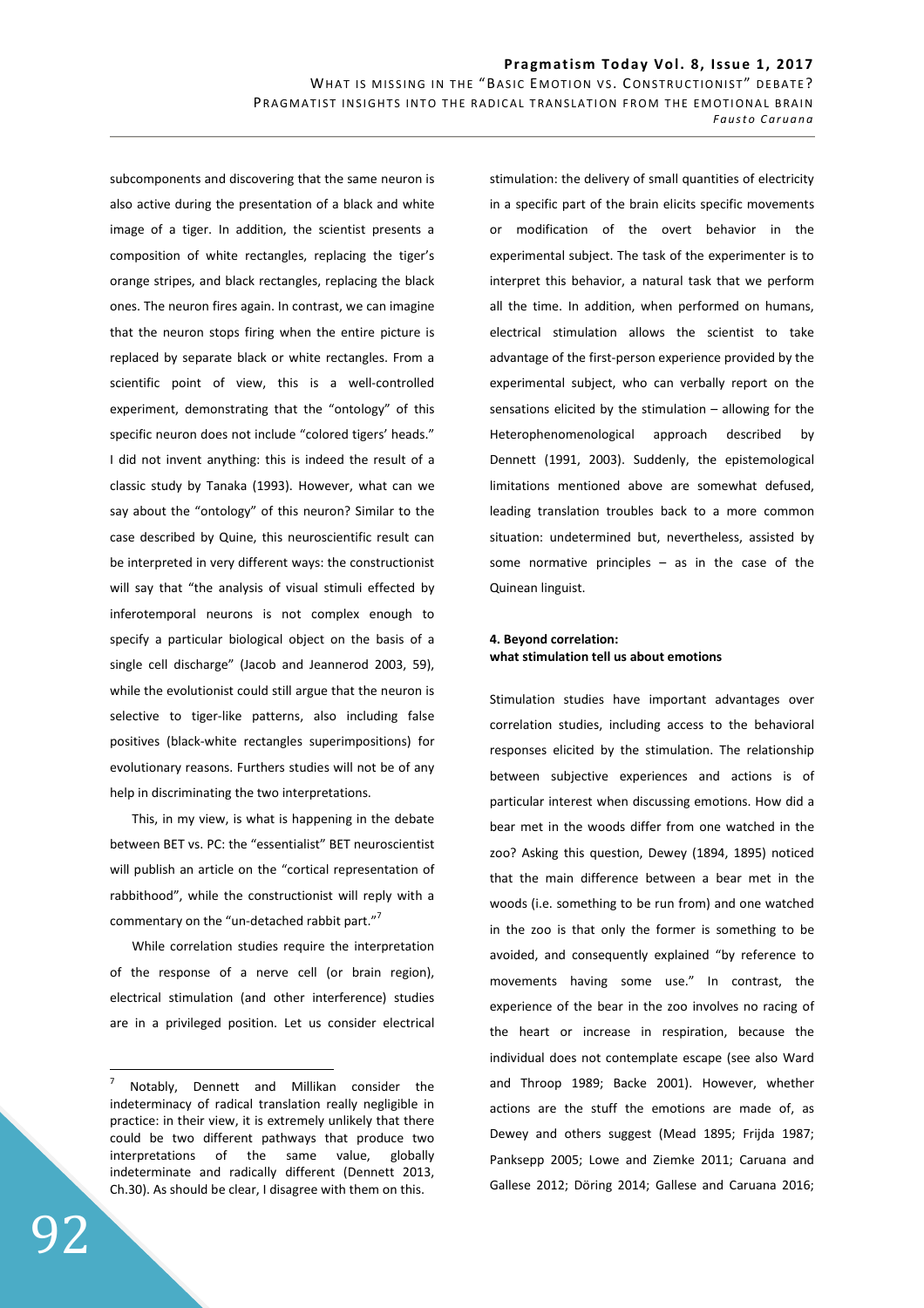Hufendiek 2016), is something that fMRI studies would hardly be able to clarify. Beside the epistemological problems mentioned above, in fact, there are also very important technical limitations.

When we are locked in an fMRI scanner, we can talk about emotions, recognize them in other individuals, categorize them or, at most, remember our own past emotional states – but we can hardly have vivid emotions. Think of mirthful laughter. Correlative (fMRI, EEG, MEG or similar) studies cannot easily tackle two "hard problems" posed by this emotional expression: (1) "Laughter is a social behavior that virtually disappears in isolated people being scrutinized in a laboratory setting" (Provine 2000). (2) Laughter involves facial grimaces, vocalizations and postural movements, which render it impossible to study it within an fMRI scanner. Not surprisingly, the majority of correlative data on laughter are based on the visual or auditory perception of laughter produced by others. The same is true for many other emotions: whatever leads you to laugh out loud, or makes you scream with fear, or disgusts you until you vomit, will remain outside the laboratory. The number of imaging studies on emotion in which nobody feels any emotion is astonishing. Panksepp is probably right: "correlative approaches, such as brain imaging in humans or psychophysiology, are not strong enough to judge what is 'basic' in the basic emotions. […] We must be selective in choosing which techniques are appropriate for addressing affective questions. For instance, one should do their best to get people into strong affective states" (Panksepp 2007, 282-283).<sup>8</sup> Hereafter, I will review some examples.

 $\overline{a}$ 

#### **4.1. Disgust: from facial grimaces to disgust-behavior**

According to constructionists' meta-analyses, the insula is active during the experience of disgust, but also during other emotions – in particular, sadness and fear. Moreover, fMRI studies indicate that disgust processing also recruits a variety of other areas (Phan et al. 2002). According to PC, therefore, studies showing a correlation between insula activity and disgust processing cannot say the last word on whether disgust is a discrete emotion anchored to the insula's circuitry. After all, they continue, disgust may not be a discrete emotion, and discrete emotions may not exist at all. Stimulation data, however, tell a different story.

A few years ago we found that, in the primate, the electrical stimulation of a specific sector of the anterior insula evokes facial expressions that mimic the natural expression of disgust (Caruana et al. 2011; Jezzini et al. 2012). This motor response was accompanied by a decrease in heart rate – consistent with the view that disgust experience is linked to vagal activity and, consequently, to an increase in bradycardic tone. In addition, if the stimulation was delivered during spontaneous feeding behavior, the elicited response included – besides the production of disgusted facial expressions and heart rate modulation – complex disgust-behavior consisting in the refusal of food: throwing away food already on hand, or spitting out the food in the mouth. The stimulation of other regions of the insula, only a few millimeters away, evoked very different responses, suggesting that the insula is a mosaic of anatomo-functional fields orchestrating different behaviors (Jezzini et al. 2012).

 $8$  Not to mention the fact that, for some time now, this technique has been questioned because of its alarming propensity to false positives (Logothetis 2008; Bennett et al. 2009; Eklund et al. 2016). And to say nothing of the uncomfortable reality expressed by the following observation of Panksepp, who gives voice to a distrust shared by many physiologists: "With regard to modern brain imaging, simply consider the fact that the pseudocolor statistical maps of neural activity changes (rarely more than a few percentage points different than baseline levels) hide vast oceans of neurophysiological and neurochemical activities, with multiple functional systems interpenetrating [...] and with overlapping,

interacting circuits generating affective mentality. Each imaged pseudocolor region of the human brain hides enormous complexities and individual variabilities that need to be considered. What we can surely say of the typical final products of most averaged results from human brain imaging studies, consisting of isolated islands of arousal, is that 'the brain does not work that way'" (Panksepp, 2007, 282).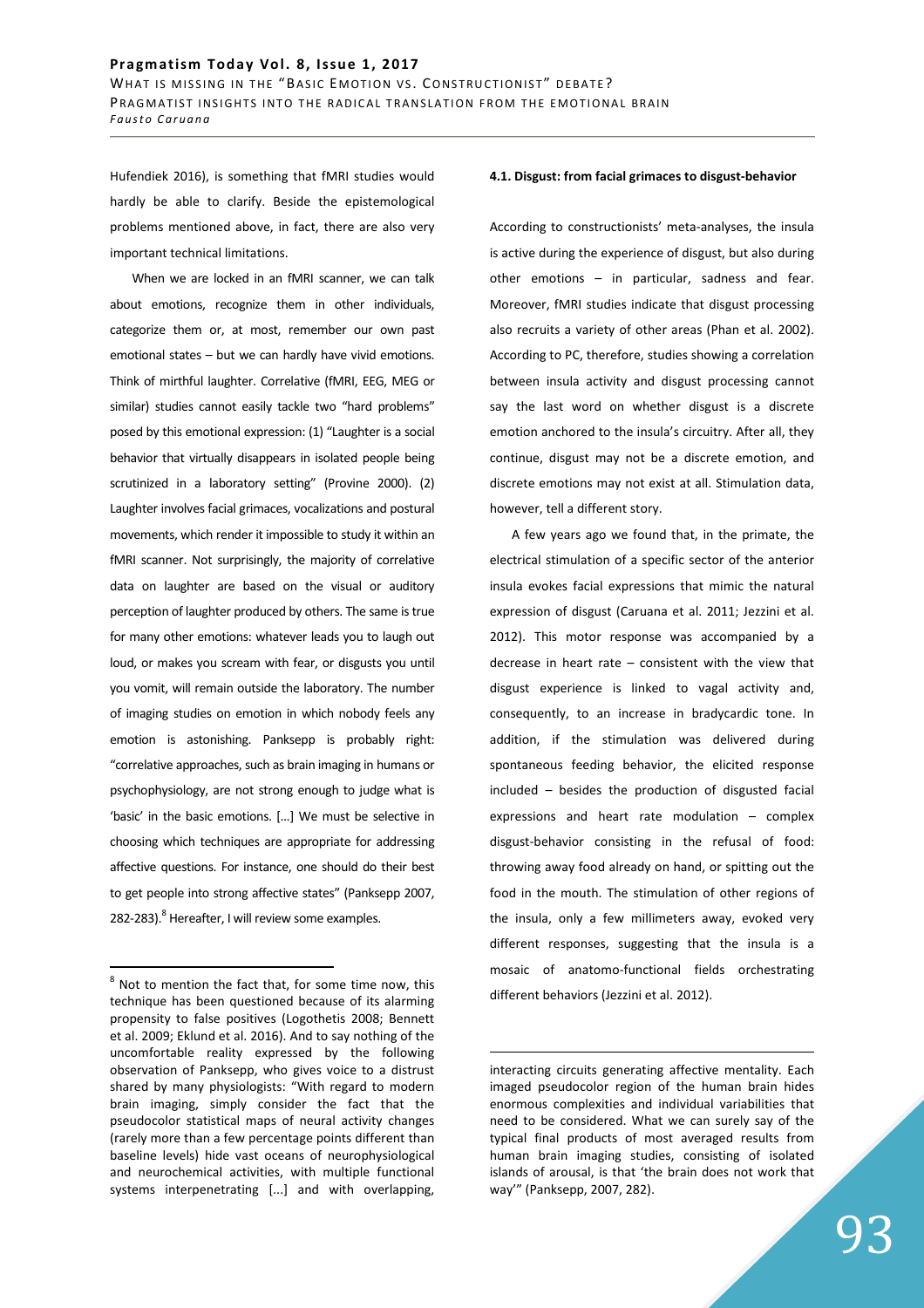These data, which show a systematic connection between the activation of a given brain structure and some instances of disgust, are in line with a lot of evidence from human interference studies: the stimulation of the insula in surgical patients evokes disgust and nausea, as also verbally reported by patients, and selectively alters the ability to recognize facial expressions of disgust (Krolak-Salmon et al. 2003; Isnard et al. 2004; Papagno et al. 2016). Moreover, it has been observed that, in temporal lobe epilepsy, vomiting and nausea only occur when the seizure invades the insular territories (Catenoix et al. 2008). Altogether, interference studies show systematic involvement of the anterior insula in a discrete emotion, disgust, in such a reliable way that disgust and nausea are commonly employed by neurologists and surgeons to identify this region. Most importantly, albeit it happens that the electrical stimulation of this region may not trigger any behavioral response or subjective experience, nevertheless disgust is the only emotion that could be directly elicited here.

There is evidence that, from the behavioral point of view, oral disgust is closely linked to moral disgust, suggesting that moral transgressions depend on an expansion of the role of disgust over evolutionary time (Chapman et al. 2009; Chapman and Anderson 2012). It would be crucial in the future to understand if, at least in principle, all the several instances of disgust could be modulated by targeting this insular region.

### **4.2. Laughter and smiling**

The hypothesis of a direct link between a sense of merriment, typically associated with laughter, and the pregenual sector of the anterior cingulate cortex (pACC), has been suggested by some fMRI studies supporting some versions of BET, but subsequently questioned by constructionist meta-analyses. As discussed above, it is likely that these studies will not be able to overcome the limitations of the radical translation from the emotional

brain, as I called it, leading to an endless controversy. We investigated the hypothesis of an involvement of the pACC in mirth and laughter production by resorting once again to electrical stimulation, in drug-resistant epileptic patients. In about ten patients, stimulation of the pACC evoked laughter and smiling. In half of these subjects, the stimulation also elicited a sense of merriment and mirth. The other half did not report any specific emotions associated with the expression evoked, although patients often reported interoceptive sensations involving the stomach or the whole body (Caruana et al. 2015). Curiously, new evidence showed that the same region is also selectively active during the observation of others' laughter, thus suggesting that this region could also play a key role in laughter contagion (Caruana et al. 2016a). As in the case of the insula, discussed before, it occurs that electrical stimulation of this region may not trigger any response or experience, but of great importance is the fact that, to date, stimulation of this region has not evoked any *other* emotional phenomenon but laughter. In this it is unlike the subgenual sector of the anterior cingulate (sACC), immediately ventral to it, which theories of basic emotions associate with sadness and which, accordingly, is now a target region for the treatment of depression by neurosurgeons (Mayberg et al. 2005). Curiously, laughter can also be evoked by stimulation of other cortical sites, including some frontal and temporal regions, and subcortical centers such as the hypothalamus (typically compromised in patients with gelastic seizures, i.e. epilepsies characterized by pathological laughter) and the nucleus accumbens (a nucleus whose stimulation evokes smiling and merriment in humans; Gibson et al.,  $2016$ ) – these are centers whose stimulation evokes laughter also in rats! (Burgdorf et al. 2001; Panksepp and Burgdorf 2003; see Caruana et al., 2015, 2016b for an overview). Although the link between laughter and joy is incredibly complex and controversial – most of our daily laughter is not due to humor but to communicative reasons (Provine 2000) – the systematic link between specific anatomical structures and these expressions is a solid scientific result that cannot be overlooked.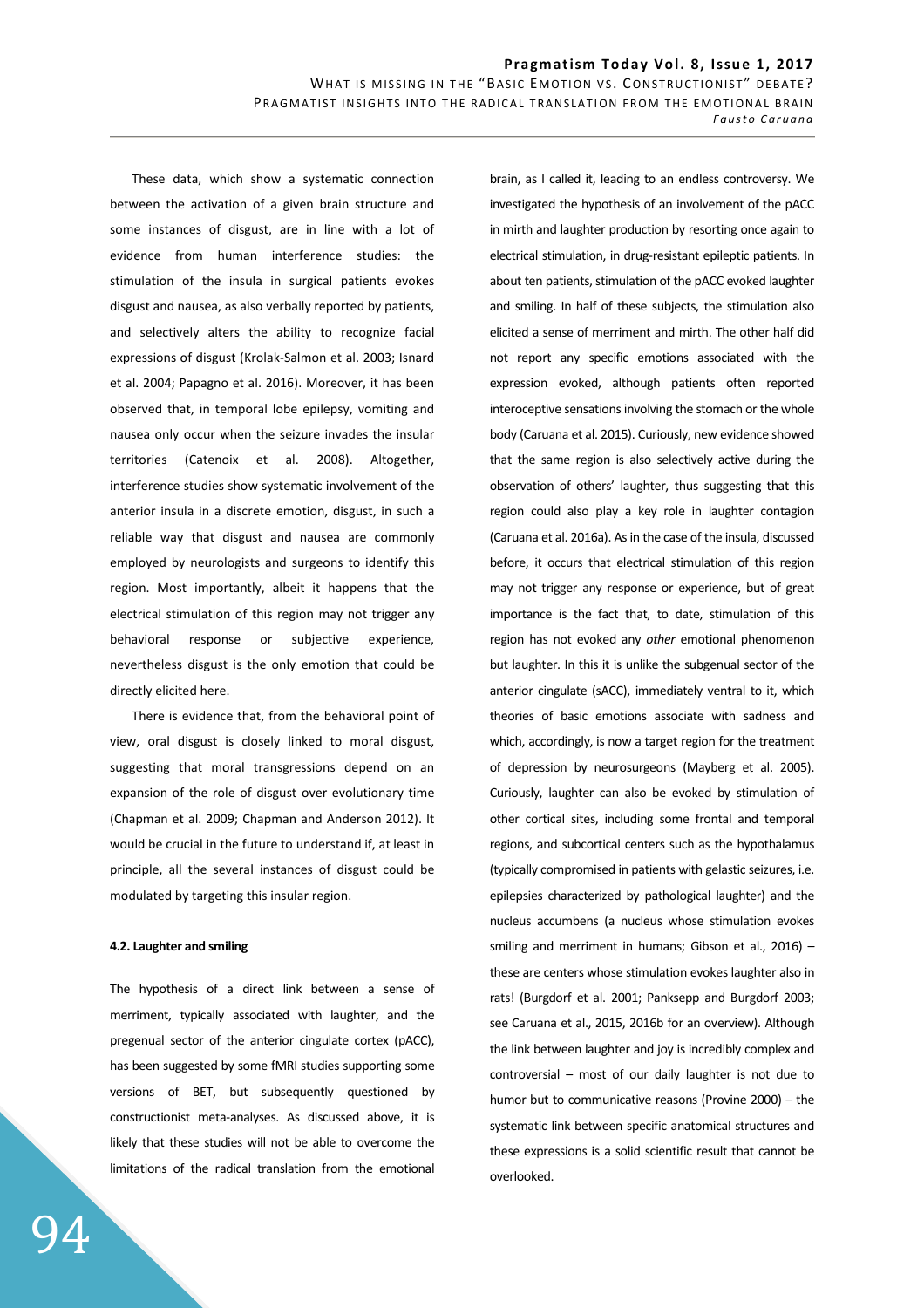### **4.3. Primate affiliative responses**

In answering those who stressed the role of stimulation data in the basic emotion debate (Panksepp 2007; Caruana and Gallese 2012), supporters of PC object that stimulation of specific anatomical sites does not systematically evoke emotional responses: in some cases, for example, stimulation may be totally ineffective (Barrett et al. 2007; Lindquist et al. 2012a). This statement is partially true, but naïve. There are several reasons why this could happen – ranging from technical reasons involving the stimulation parameters to the state of wakefulness of the subject, and others. Most importantly, in line with the view that the context matters, in some cases stimulation may require some additional contextual factors. Let us consider the insula once again. The stimulation of a ventral region of the monkey insula, caudal to the region eliciting disgust, evokes lip-smacking, an affiliative social expression (Caruana et al. 2011). In our original study, this expression was evocable only if the stimulation was released while the subject was establishing eye contact with the experimenter, and was totally ineffective otherwise – thus suggesting that this region is involved in controlling affiliative behavior provided that specific social factors, modulated elsewhere, were present. Hence, the right way to interpret these results is that the production of affiliative expressions is anatomically *distributed*, but still anatomically *constrained*. One could argue, similarly, that many other triggering factors, yet to be discovered, are critical in generating certain responses to stimulation, in other areas.

#### **4.4. Panksepp's basic emotional systems**

All the studies mentioned above only represent a selection, based on my own personal experience, among the amount of data describing emotional responses elicited from specific brain regions. A number of evidences, derived from electrical or chemical stimulation studies in other animal models, should be added to the list, including different types of affective behaviors elicited in rodents by the stimulation of subcortical centers. Using this technique, Jaak Panksepp described seven basic emotional systems, remarkably similar in different species of mammals: SEARCH, FEAR, RAGE, SEXUAL DESIRE, CARE, SUFFERING and GAME. It is noteworthy that Panksepp identified basic emotional systems using capital letters, in order to avoid semantic misunderstandings, and that such affective systems are not identified by commonsense emotional concepts (as both BET and PC suggest). In Panksepp's hands, these systems embody primary processes, solutions common to different animal species – beyond cultural or speciesspecific modulations. According to Panksepp, in fact, our daily emotions result from mixing processes of primary (affective), secondary (learning and thinking) and tertiary (thoughts of thoughts) level (Panksepp 2007; Panksepp and Biven 2012), an account also compatible with many assumptions of PC.

### **4.5. Stimulation data and the BET vs. PC debate**

Altogether, stimulation data raise three observations. First, full-fledged emotional experiences can be directly elicited by stimulating specific brain regions. Needless to say, this evidence is not sufficient to demonstrate the existence of a one-to-one correspondence between brain regions and emotions. After all, as I mentioned, laughter could be elicited by stimulating many different regions, albeit all of them are part of a single anatomical network. By the way, there is abundant evidence that a one-to-one correspondence between structure and function is empirically untenable. Today, this model is by and large replaced with that of "pluripotentiality" characterizing the relationship between structure and function, leading to the view that every brain region plays different functional roles in different functional networks and, accordingly, that its contribution to a given function depends on its anatomical constraints, as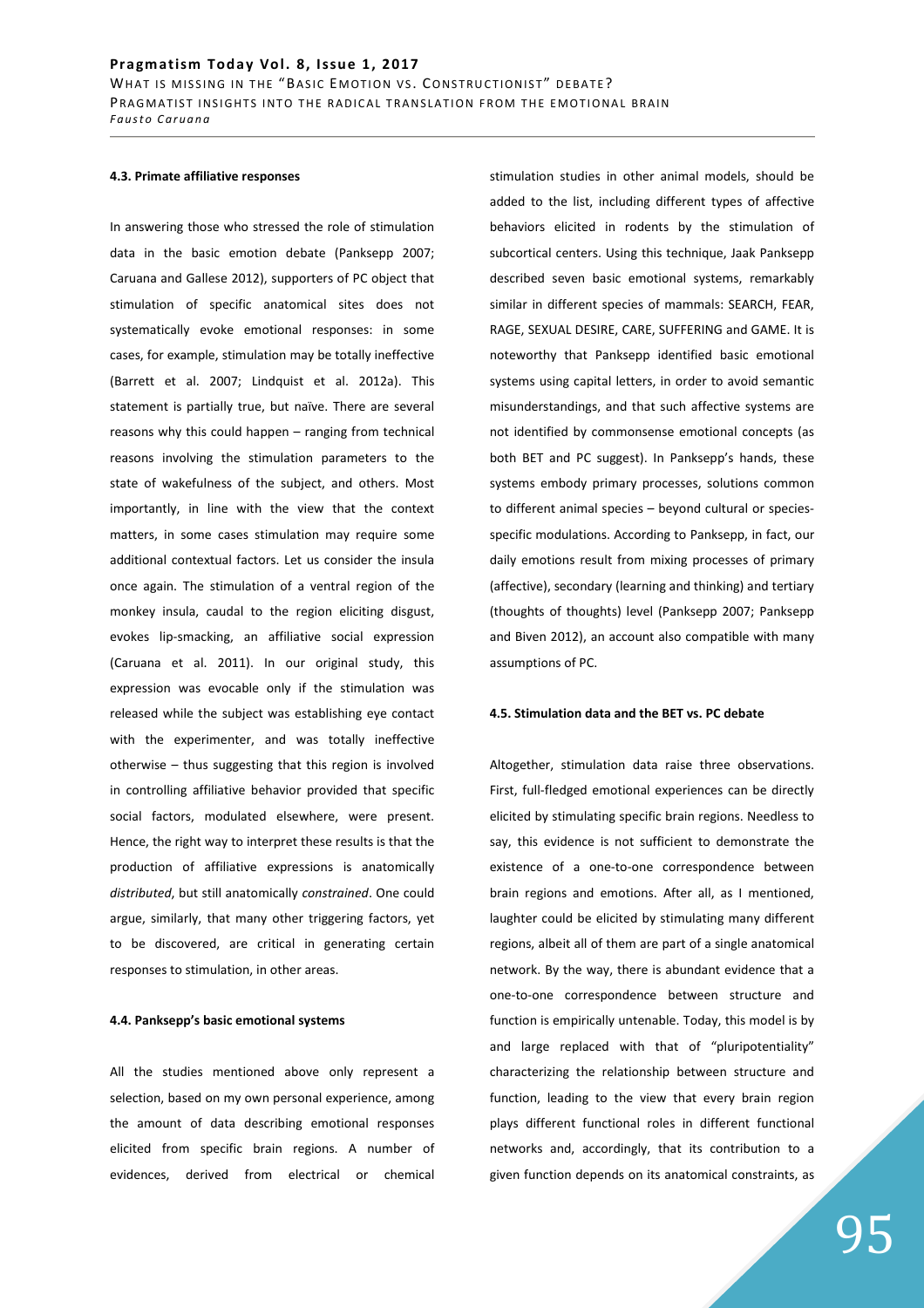well as on its interaction with other structures. This phenomenon has been referred to as neural exploitation, neural re-use, or neural recycling (Gallese and Lakoff 2005; Dehaene and Cohen 2007; Gallese 2008; Pessoa 2008; Anderson 2010; Scarantino 2012). At the same time, however, stimulation data demonstrate that "anatomy matters" – some responses, and subjective experiences, are constrained by anatomy – and that the link between structure and emotion is not an arbitrary one: some specific emotions have preferential response-initiating areas.

Second, and in agreement with the previous point, these studies highlight the role that the social and natural environment plays in modulating the evoked response. In the case of insula stimulation, social variables such as establishing eye contact with another individual, or the presence of food, are needed to drive and modulate the affiliative and disgust-related responses, respectively. Similar modulatory effects, such as the presence of offspring, or individuals occupying specific hierarchical positions, have been described in past stimulation experiments on rodents (see Frijda 1987, Ch. 7.2). Altogether, these data suggest that, during electrical stimulation, external cues act as environmental or social affordances, modulating the elicited response. Stimulation data do not say the last word on the existence of "basic" emotions, nor do they encourage this hypothesis. However, they support the view that there are "discrete" emotions, coherent patterns distinguishable on the basis of neural, physiological, behavioral and expressive features (Colombetti 2009, 2014). Most importantly, they also leave space for the high variability and context dependence of emotions.<sup>9</sup>

Finally, stimulation studies highlight the role of action in emotions, and the interpenetration between emotional experiences and overt emotional expressions, showing that (a) stimulation of putative sensory areas, such as the insula, triggers emotional expressions, i.e. action patterns including disgust grimaces, complex disgust behavior, heart rate modulations, or affiliative responses, and (b) stimulation of putative motor centers, such as the pACC, triggers, in addition to emotional action patterns, subjective emotional experiences as well. These data vindicate a longstanding theoretical hypothesis linking emotions to action tendencies, adding a new element in the debate between BET and PC, which deserves to be deepened.

#### **5. Stimulation data, through the lens of John Dewey**

We have come to electrical stimulation as a strategy to get around the problem of the radical translation from the brain, and discovered that – besides supporting some kinds of discrete emotion theory – stimulation studies also show that the link between the overt behavioral response and the subjective experience is closer than expected. While the existence of discrete emotions is potentially compatible with many key assumptions of constructionism, the interplay between expression (action patterns) and experience is arguably the foremost discontinuity with current constructionists' accounts. Notably, the relationship between emotions and action tendencies is one of the first things that thrill in the eye of those who study emotions using techniques that can highlight their expressive side. This point is nicely expressed by Jaak Panksepp: "Emotional feelings may largely reflect the brain activities that control spontaneous emotional action tendencies. Although the motor system has typically been conceptualized as an unconscious output system of the brain […] there is a great deal of data to suggest that those systems do have a raw-feeling

 $\overline{a}$ 

 $9$  Compared to the view that there are "discrete" emotions, BET implies stronger assumptions, such as the hypothesis that some emotions are more basic than others, and that complex emotions result from the integration of basic emotions. The latter view is very controversial (for overview see Colombetti 2009 and Hufendiek 2016, Ch.2.5.), and difficult defend with

stimulation data.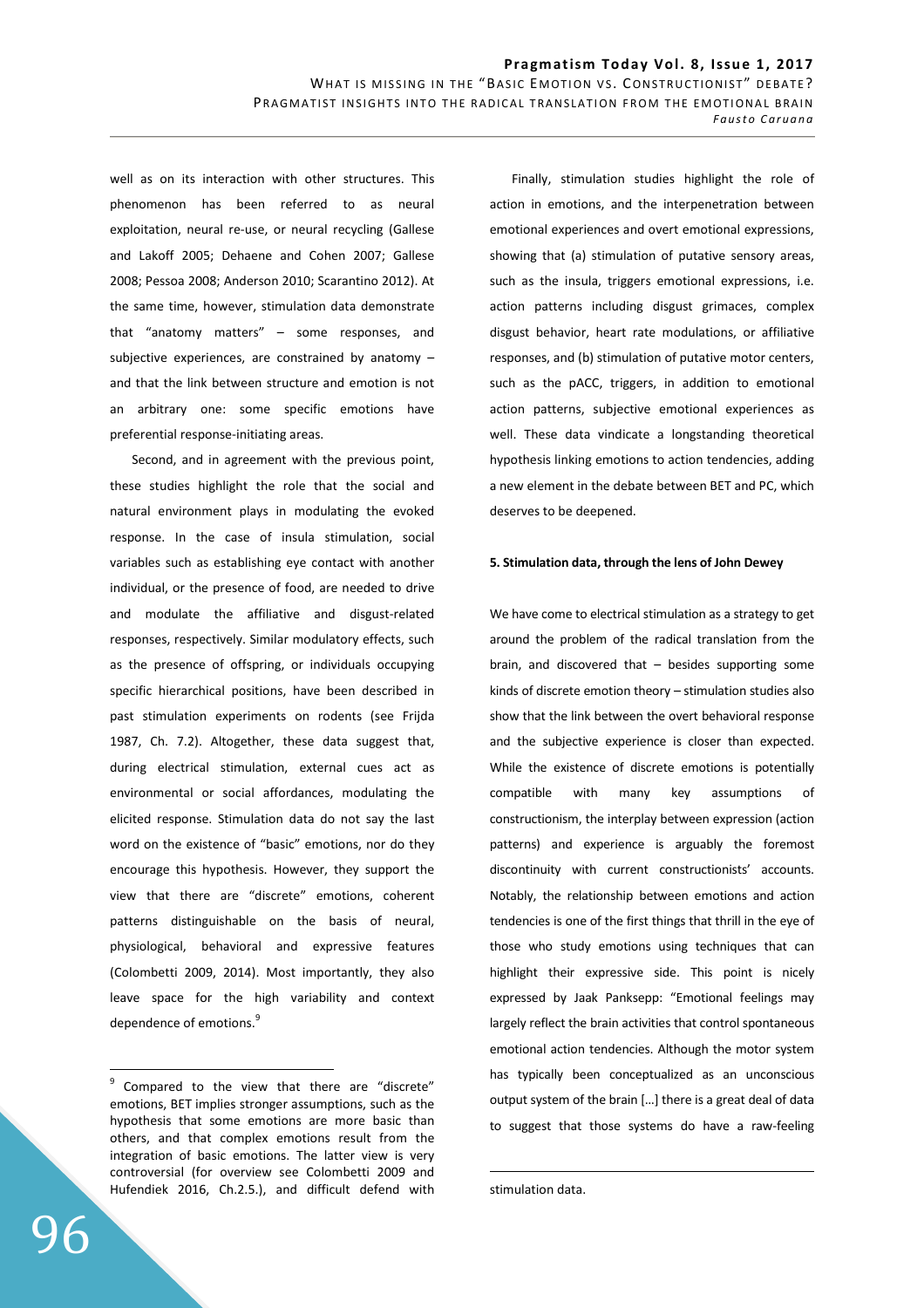aspect when they are aroused. […] This view […] places a motor-action homunculus at the center of emotional life rather than any sensory homunculus. This shift of emphasis […] helps solve a variety of troublesome philosophical problems" (Panksepp 2005, 65). In contrast, constructionists – studying people performing "cold" tasks while lying in an fMRI scanner - stress how language, culture and cognition assemble basic physiological processes: "emotions emerge when people make meaning out of sensory input from the body and from the world using knowledge of prior experiences" (Lindquist et al., 2012, 123). Even more explicit is Lisa Feldman Barrett: "discrete emotions emerge from a conceptual analysis of core affect. Specifically, the experience of feeling an emotion, or the experience of seeing emotion in another person, occurs when conceptual knowledge about emotion is brought to bear to categorize a momentary state of core affect. The conceptual knowledge that is called forth to categorize affect would to be tailored to the immediate situation, represented in sensorimotor cortex, acquired from prior experience and supported by language. Categorizing the ebb and flow of core affect into a discrete experience of emotion corresponds to the colloquial idea of 'having an emotion'" (Barrett 2006, 49). The motor side of emotions, their possible identification with action patters or action tendencies, has a very small place in this framework.

### **5.1. William James and PC**

In different respects, PC shares several assumptions with the theory of emotion formulated by William James in 1884. These similarities have also been explicitly recognized by constructionists on several occasions (Barrett et al. 2009; Barrett and Russell 2015). Since James's theory of emotion was subsequently criticized for having discarded the role of action in emotion, i.e. the same criticism I am making of PC, it is worth looking into the similarities and the common limitations of the two theories.

The physiological concerns underlying James's theory of emotion are evident from the early lines of the 1884 essay "What is an emotion?." The paper opens by asking which of the two hypotheses about the brain basis of emotions are true: "either separate and special centres, affected to them alone, are their brain-seat, or else they correspond to processes occurring in the motor and sensory centres" (James 1884, 188). He continues: "If the latter be the case, we must ask whether the emotional «process» in the sensory or motor centre be an altogether peculiar one, or whether it resembles the ordinary perceptive processes of which those centres are already recognised to be the seat." The fact that part of the problem starts from a purely physiological consideration is also supported by the reference to the pioneering electrical stimulation work by David Ferrier, a leading neuroscientist of his time. Indeed, one purpose of James is to criticize the view that emotions constitute a physiological category of their own, and the fact that David Ferrier failed to found purely emotional brain centers plays in favor of this view. Even when, in the *Principles of Psychology*, he deals with the issue of laughter, his position seems to be mostly devoted to criticizing the quest for a sharp border between emotional essences and sensorimotor response: if you ask someone "to imagine away every feeling of laughter and of tendency to laugh from their consciousness of the ludicrousness of an object, and then to tell you what the feeling of its ludicrousness would be like, whether it be anything more than the perception that the object belongs to the class 'funny', they persist in replying that the thing proposed is a physical impossibility, and that they always must laugh if they see a funny object" (James 1890, 451-452). Hence, we can reasonably argue that William James and contemporary constructionist theories of emotion agree that emotion categories are merely descriptive rather than biological kinds (Barrett et al. 2009). In other words, James and the constructionists share an anti-essentialist attitude (contra BET). The similarities do not end there.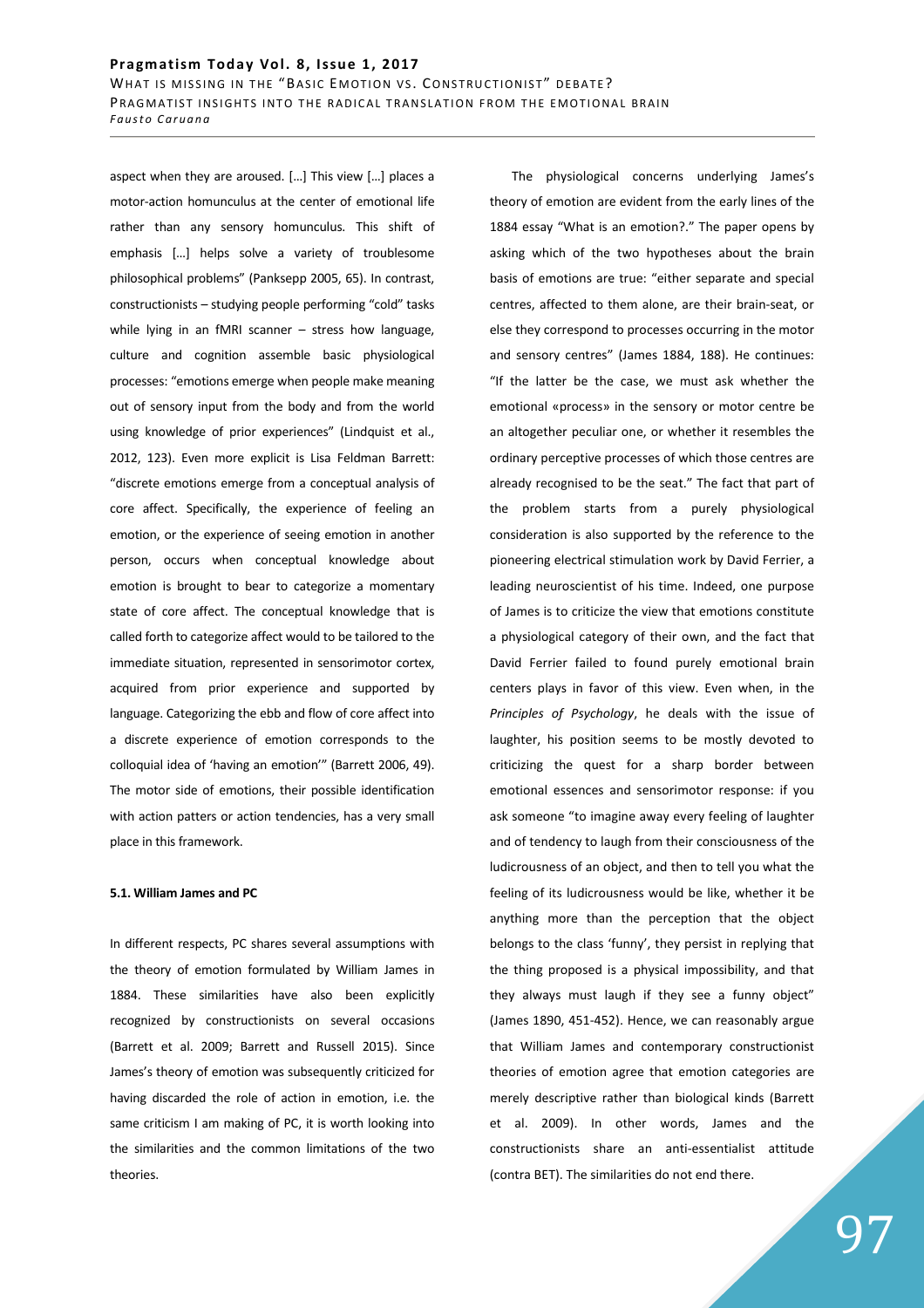James and the constructionists seem to agree that psychology and neuroscience should avoid postulating the existence of discrete mental entities that, in the field of affective neuroscience, correspond to discrete affect programs. In the words of James, traditional psychology "talks like one who should say a river consists of nothing but pailsful, spoonsful, quartpotsful, barrelsful, and other moulded forms of water. Even were the pails and the pots all actually standing in the stream, still between them the free water would continue to flow" (James 1890, 255). In emotion research, in fact, basic emotions *à la* Ekman – strongly criticized by constructionists – are typically depicted as static and stereotyped expressions, generated by the reification of some fragments of our continuous and uninterrupted production of communicative facial expressions: pailsful, spoonsful, quartpotsful, and barrelsful. Variability and context dependence shape our emotions, which are not the stereotyped output of an affect program, as in contrast BET suggests.

A third contact point between James and contemporary constructionism – indeed, their weak point, as it should be clear at this point – is that both of them pay little attention to the enactive dimension of emotions.<sup>10</sup>

### **5.2. Dewey's and Mead's "enactive" theory of emotion**

Historically, the lack of emphasis on the enactive dimension in James's theory of emotions, which relegates emotion to a passive dimension, was stressed by John Dewey and George Mead's theory of emotion. Dewey formulated his own theory to overcome the passiveness of emotions implied by James's theory, finally suggesting that expression, affect and cognition are phases of a single functional coordination, and that agency is a core feature of emotional experience (Dewey 1894, 1895). In other words, Dewey argues that emotional experience is a parallel aspect of the processes involved in goal-oriented acts, emerging from a dynamic interaction between the agent and the social and natural environment: "the expressions of emotion are to be accounted for not by reference to emotion, but by reference to movements having some use, either as direct survivals or as disturbances of teleological coordination." (Dewey 1895, 1). Dewey criticizes the view that emotional expressions are expressions of independent, pre-existing, internal states – an assumption that, he says, is induced by the fact that we rate certain movements as expressive when looking at them from the standpoint of the observer (Dewey 1894, 555. See also Backe 2001; Garrison 2003 for recent reconstructions). The focus on the enactive dimension of emotions was further clarified, and extended, one year later in his famous paper on the reflex arc concept in psychology, where he argued that sensory stimulus, the central connections and the motor responses shall be viewed "not as separate and complete entities in themselves, but as divisions of labor, function factors, within the single concrete whole" (Dewey 1896, 358).

But what kind of actions are emotions supposed to be? Typically, actions are classified as instrumental or communicative (Gergely and Jacob 2012). While some emotions could probably be identified as instrumental actions, such as those aimed at defending ourselves, the emotional expressions elicited by electrical stimulation in the studies mentioned above (smiling and laughter, affiliative displays, disgust) are often explained in terms of communicative gestures. This fact fits well with the interpretation of emotional gestures carried out by George Herbert Mead (1895; 1934; 2001) who, capitalizing upon Dewey's theory, considered affiliative

 $10$  It must be recognized that, at the beginning of his 1884 paper, James mentions the role of actions and motor centers in emotions. Similarly, in the previous quotation from the *Principles*, he includes the "tendency to laugh" as a driving element in the definition of what is "funny." Albeit James is recognized as the father of the "somatic theory", and the James-Lange theory emphasizes the role of the visceral *feed-back*, and not that of the output, one could argue that his position is a little more complex than the way it is commonly popularized.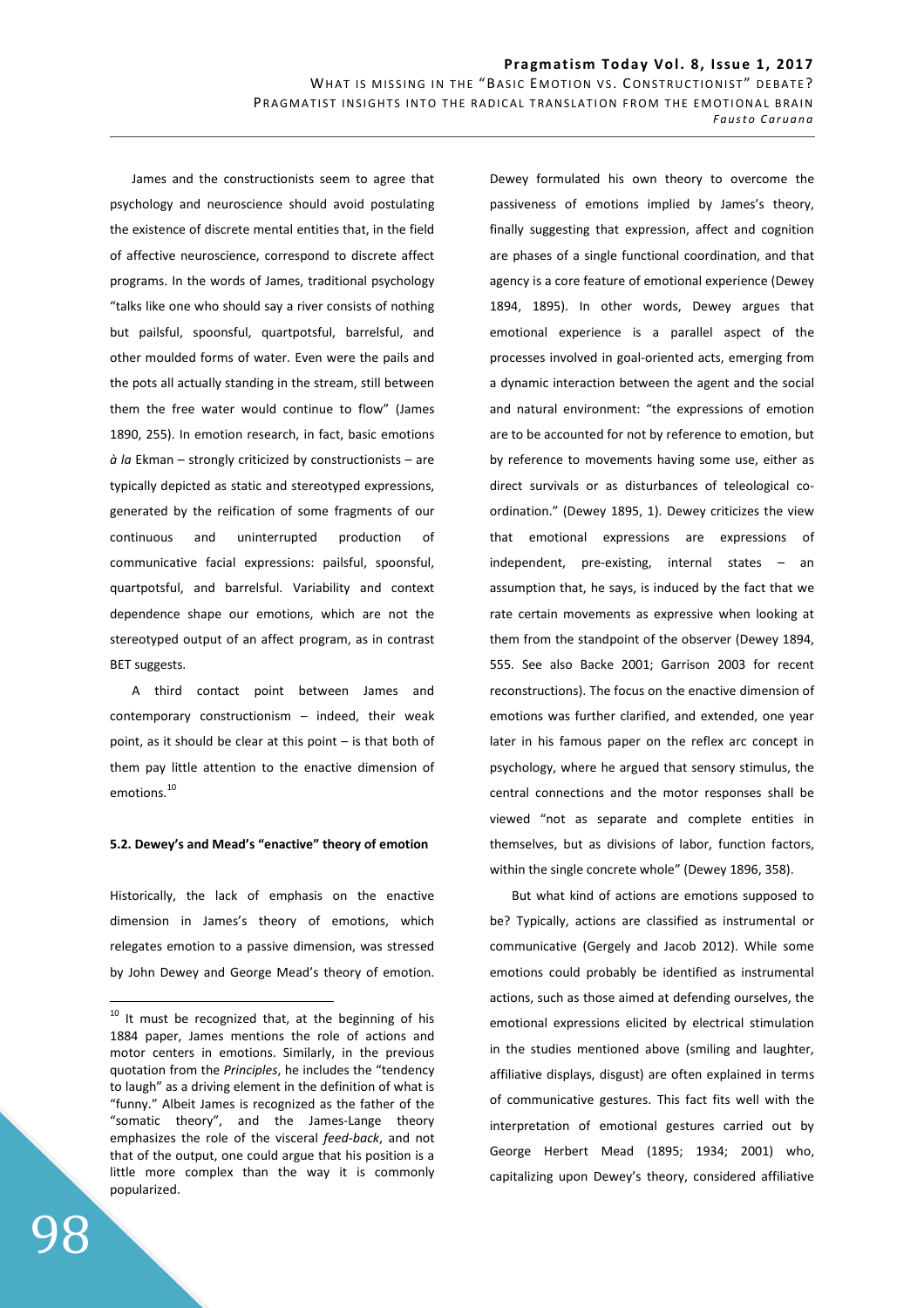emotional displays as prelinguistic forms of communication. In Mead's words, "such beginnings of acts, and organic preparations for action, which have been called expressions of emotion are just the cues which have been selected and preserved as the means of mediating social conduct. Before conscious communication by symbols arises in gestures, signs, and articulate sounds there exists in these earliest stages of acts and their physiological fringes, the means of coordinating social conduct, the means of unconscious communication […] They had been already naturally selected and preserved as signs in unreflective social conduct before they were specialized as symbols." (Mead 2001, 3).

#### **5.3. Dewey's and Mead's legacy today**

Today, enactivists stress the enactive and actionoriented nature of emotions in a very Deweyan fashion: "we should refuse to conceive of the felt quality of anger or fear as something over and above, and thus logically distinct from, organismic ways of responding […] the phenomenal character of an experience is not identified with, or determined by, extra ingredients over and above the dynamic responses of organisms. Instead they are identified with specific, concrete activities of sentient beings – extended ways of responding, reacting, acting and interacting" (Hutto 2012). Accordingly, an enactivist reply to the constructionist theory would mirror the original criticism moved by Dewey to James, in accord with the interplay between experience and expression highlighted by the stimulation data reviewed above.

Furthermore, contemporary echoes of Mead's considerations concerning the primary communicative role of emotional acts survive in some theoretical account of emotions. Following Paul Dumouchel (1999), emotions are mechanisms of social coordination among conspecifics, their primary role being to signal the probability an individual will act towards other agents in one way rather than another. For this reason, Dumouchel agrees in considering emotions as forms of actions. Hutto seems to support something not very different, criticizing the popular conjecture that the functions of emotional expressions to produce effects on other organisms are necessarily "secondary adaptations." In contrast, he suggests, emotional expressions could be something for which social animals have selectively been directly calibrated for. Indeed, there is no reason to deny that the function of at least some of our capacities for emotional response are primarily social, not the expression of some internal state (Hutto 2006; p.30). Before him, Frijda (1987) also recommended that the function of emotional expressions is not communicating our mental states, or promoting understanding. Rather, it is communicating requests and intentions, and influencing others' behavior. In a similar fashion, Joëlle Proust (2016) recently theorized that impulsive and habitual signals, including emotional expressions and affiliative displays, convey information to others about what a situation affords, and thereby motivate a response in the receiver. In this view, they are, first and foremost, expressive acts prompting a reactive action.

Thus, if I am correct, we can envision a direct connection between stimulation data and a pragmatist account of emotions, which originates in Dewey's and Mead's theory of emotion, which survive today in contemporary enactive theories, and prove to be the best equipped to account for the fullness of available empirical data – a theoretically sound, and empirically grounded, alternative to both BET and PC.

# **6. "***Im Anfang war die Tat***": the pragmatist legacy as an alternative account of emotions**

Recapitulating, in the present paper I have discussed a pragmatist inspired, and scientifically informed, approach to the neural basis of emotions, as an alternative to BET and PC. From a scientific point of view,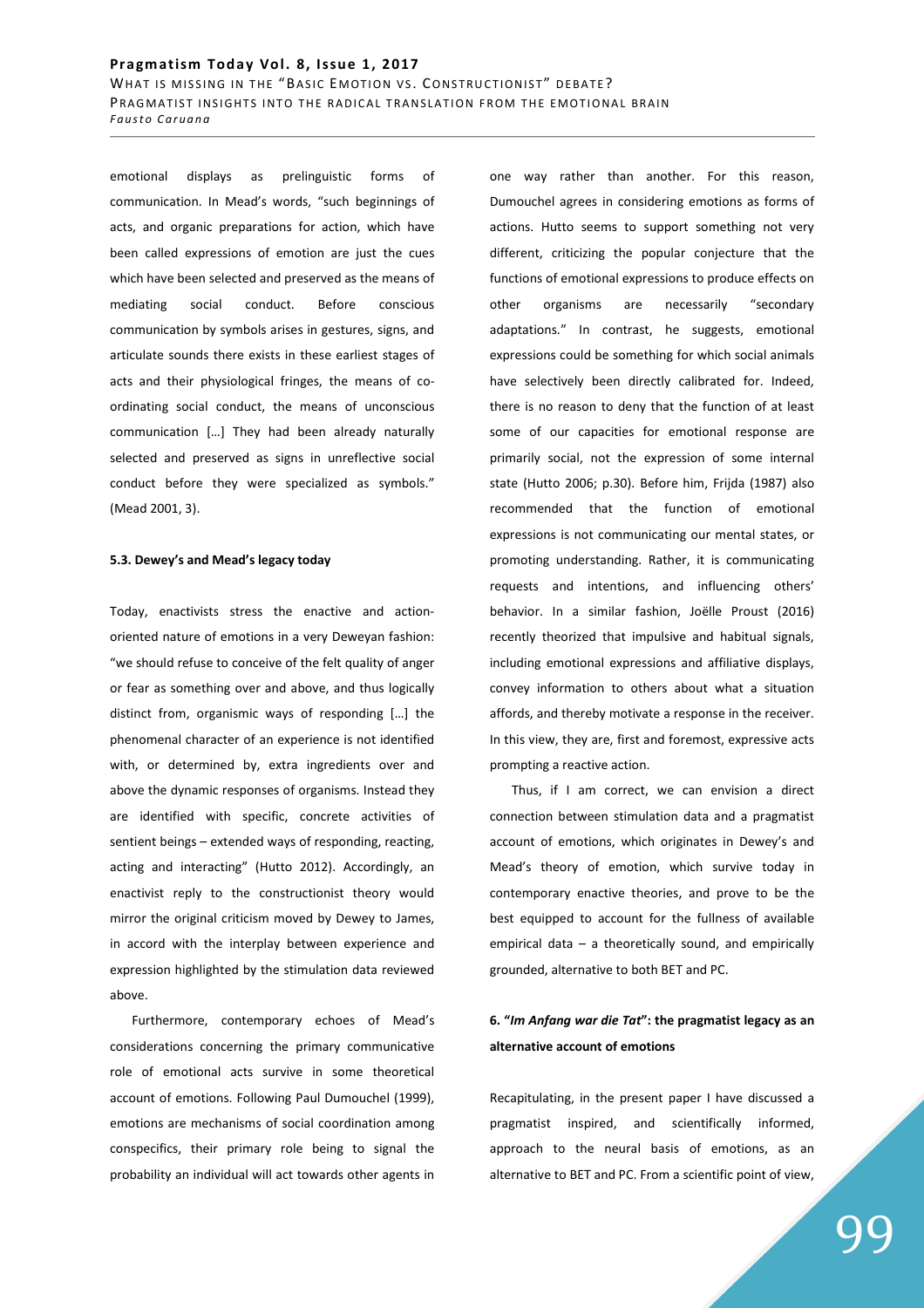I capitalized upon the heuristic value of electrical stimulation studies, for two reasons. First, these studies are less prone to the epistemological pitfalls of what I called the radical translation from the brain – a neuroscientific version of Quine's well-known thought experiment. The indeterminacy of the radical translation from the brain, I argued, underdetermines the results of correlative studies, including fMRI studies – on which the debate between BET vs. PC is based. Second, electrical stimulation can elicit strong emotional reactions, in contrast to standard correlative techniques, thus proving to be the most appropriate strategy for addressing affective questions.

The analysis of stimulation data leads to two important considerations: (a) these data demonstrate that discrete emotions can be elicited by stimulating specific brain regions, contrary to constructionists' predictions. They also account for the fact that discrete emotions are context-dependent, as the context modulates the elicited response; (b) stimulation data emphasize the interplay between emotional experiences and expressions. This last observation links emotions to action tendencies, in line with a longstanding tradition that goes back to Dewey's and Mead's corrections to James's theory of emotion. Notably, constructionists do not seem to consider the emotional expression as a constitutive aspect of emotion, sharing with James the limitations criticized by Dewey and Mead.

Thus, in the hands of James and his heirs emotional experience is *embodied*, but not *enacted*. Considering emotions as teleological habits aimed at facing environmental challenges and regulating communication, in contrast, sheds new lights on the close relationships between emotional expressions and subjective emotional experiences, described by stimulation studies. If, as I believe, such enactive view can hardly be forced within the BET-PC categories, this pragmatist alternative must be conceived as a third, independent, account of emotions. On one hand, this view redeems a theoretical tradition that associates

100

emotions with useful movements (Dewey 1894), actions (Döring 2014), action tendencies (Frijda 1987), predictions of action tendencies (Lowe and Ziemke 2011), action-oriented embodied representations (Hufendiek 2016), affiliative communicative displays (Proust 2016), skillful engagements with the world (Griffiths and Scarantino 2009), affordances (Griffiths and Scarantino 2009; Hufendiek 2016), or activations of action systems (Panksepp 2005). On the other hand, it offers a useful framework to account for a huge bunch of contemporary stimulation studies that, albeit forgotten in the BET vs. PC debate, proved to be the most promising ones in the task of radically translating from the emotional brain. Which is what a theory is supposed to do.

#### **Acknowledgments**

I want to thanks Marco Viola and Giovanna Colombetti for valuable comments to a previous version of the article.

#### **References**

- Anderson, Michael L. 2010. "Neural Reuse: A Fundamental Organizational Principle of the Brain." *Behavioral and Brain Sciences* 33 (4): 245–66.
- Backe, A. 2001. "John Dewey and Early Chicago Functionalism." History of Psychology 4 (4): 323– 40.
- Baghramian, M. 2016. "Quine, Naturalised Meaning and Empathy." *Argumenta 2 (3). Italian Society for Analytic Philosophy:* 25–42.
- Barrett, Lisa Feldman. 2006. "Are Emotions Natural Kinds?" *Perspectives on Psychological Science* 1 (1). SAGE Publications: 28–58.
- Barrett, Lisa Feldman., and James A. Russell. 2015. The Psychological Construction of Emotion. Edited by Lisa Feldman. Barrett and James A. Russell. Guildford University Press, New York.
- Barrett, Lisa Feldman, Maria Gendron, and Yang-Ming Huang. 2009. "Do Discrete Emotions Exist?" *Philosophical Psychology* 22 (4). Routledge: 427– 37.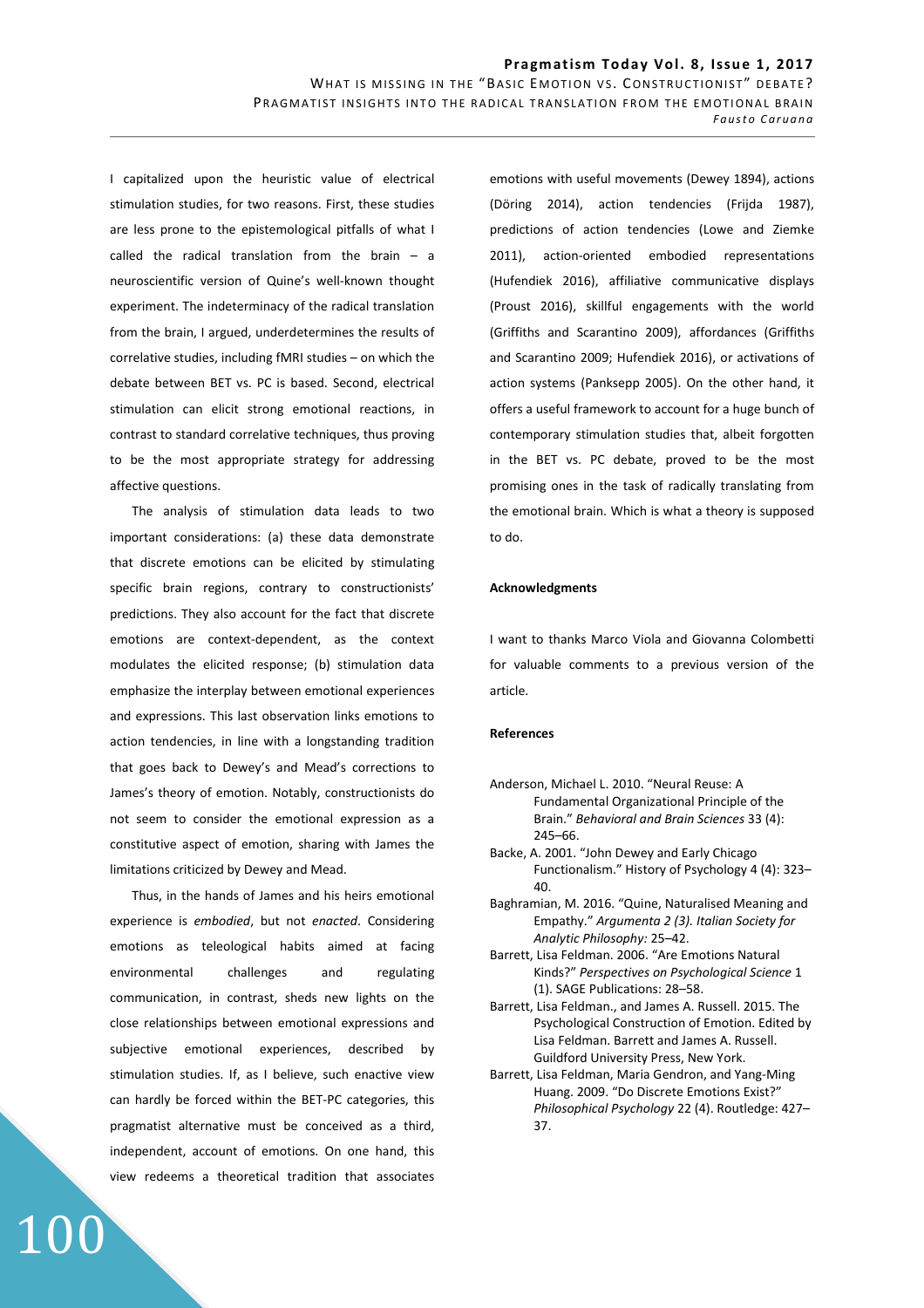# Pragmatism Today Vol. 8, Issue 1, 2017

WHAT IS MISSING IN THE "BASIC EMOTION VS. CONSTRUCTIONIST" DEBATE? PRAGMATIST INSIGHTS INTO THE RADICAL TRANSLATION FROM THE EMOTIONAL BRAIN *F a u s t o C a r u a n a*

Barrett, Lisa Feldman, Kristen A Lindquist, Eliza Bliss-Moreau, Seth Duncan, Maria Gendron, Jennifer Mize, and Lauren Brennan. 2007. "Of Mice and Men: Natural Kinds of Emotions in the Mammalian Brain? A Response to Panksepp and Izard." Perspectives on Psychological Science: A Journal of the Association for Psychological Science 2 (3). NIH Public Access: 297–312.

Bechtel, William. 2008. *Mental Mechanisms: Philosophical Perspectives on Cognitive Neuroscience*. Routledge.

Bechtel, William, and Robert C. Richardson. 2010. *Discovering Complexity: Decomposition and Localization as Strategies in Scientific Research*. MIT Press.

- Bennett, Craig M, Abigail A Baird, Michael B Miller, and George L Wolford. 2009. "Neural Correlates of Interspecies Perspective Taking in the Post-Mortem Atlantic Salmon: An Argument for Multiple Comparisons Correction." *Neuroimage* 47 ((Suppl 1), S125).
- Brooks, Jeffrey A, Holly Shablack, Maria Gendron, Ajay B Satpute, Michael H Parrish, and Kristen A Lindquist. 2016. "The Role of Language in the Experience and Perception of Emotion: A Neuroimaging Meta-Analysis." *Social Cognitive and Affective Neuroscience*, August.

Burgdorf, J, B Knutson, J Panksepp, and S Ikemoto. 2001. "Nucleus Accumbens Amphetamine Microinjections Unconditionally Elicit 50-kHz Ultrasonic Vocalizations in Rats." *Behavioral Neuroscience* 115 (4): 940–44.

- Caruana, F., F. Gozzo, V. Pelliccia, M. Cossu, and P. Avanzini. 2016. "Smile and Laughter Elicited by Electrical Stimulation of the Frontal Operculum." *Neuropsychologia* 89: 364–70.
- Caruana, Fausto, Pietro Avanzini, Francesca Gozzo, Stefano Francione, Francesco Cardinale, and Giacomo Rizzolatti. 2015. "Mirth and Laughter Elicited by Electrical Stimulation of the Human Anterior Cingulate Cortex." *Cortex* 71: 323–31.

Caruana, Fausto, Pietro Avanzini, Francesca Gozzo, Veronica Pelliccia, Giuseppe Casaceli, and Giacomo. Rizzolatti. 2016. "A Mirror Mechanism for Smiling in the Anterior Cingulate Cortex." *Emotion* 17 (2): 187–90.

Caruana, Fausto, and Vittorio Gallese. 2012. "Overcoming the Emotion Experience/expression Dichotomy." *The Behavioral and Brain Sciences* 35 (3): 145–46.

Caruana, Fausto, Ahmad Jezzini, Beatrice Sbriscia-Fioretti, Giacomo Rizzolatti, and Vittorio Gallese. 2011. "Emotional and Social Behaviors Elicited by Electrical Stimulation of the Insula in the Macaque Monkey." *Curr Biol* 21 (3). Elsevier Ltd: 195–99.

Catenoix, Hélène, Jean Isnard, Marc Guénot, Jérome Petit, Claude Remy, and François Mauguière. 2008. "The Role of the Anterior Insular Cortex in Ictal Vomiting: A Stereotactic Electroencephalography Study." *Epilepsy & Behavior*: E&B 13 (3): 560–63.

Chapman, H. A., D. A. Kim, J. M. Susskind, and A. K. Anderson. 2009. "In Bad Taste: Evidence for the Oral Origins of Moral Disgust." *Science* 323 (5918): 1222–26.

Chapman, Hanah A., and Adam K. Anderson. 2012. "Understanding Disgust." Annals of the New York Academy of Sciences 1251 (1): 62–76.

Clark-Polner, Elizabeth, Timothy D Johnson, and Lisa Feldman Barrett. 2016. "Multivoxel Pattern Analysis Does Not Provide Evidence to Support the Existence of Basic Emotions." Cerebral Cortex.

Colombetti, Giovanna. 2009. "From Affect Programs to Dynamical Discrete Emotions." *Philosophical Psychology* 22 (4). Routledge : 407–25.

Colombetti, Giovanna. 2014. *The Feeling Body: Affective Science Meets the Enactive Mind.* MIT Press.

Dehaene, Stanislas, and Laurent Cohen. 2007. "Cultural Recycling of Cortical Maps." *Neuron* 56 (2): 384– 98.

Dennett, Daniel. 2003. "Who's On First? Heterophenomenology Explained." *Journal of Consciousness Studies* 10 (12): 19–30.

Dennett, Daniel. 1991. *Consciousness Explained*. Boston: Little Brown.

———. 2013. I*ntuition Pumps and Other Tools for Thinking.* W. W. Norton & Company.

Dewey, John. 1894. "The Theory of Emotion I. Emotional Attitudes." *Psychological Review* 1 (6): 553–69.

--- 1895. "The Theory of Emotions II: The Significance of Emotions." *Psychological Review* 2: 13–32.

- --- 1896. "The Reflex Arc Concept in Psychology." *Psychological Review* 3: 357–70.
- Döring, Sabine. 2014. "What Is an Emotion? Musil's Adverbial Theory." *Monist* 97 (1): 47–65.

Eklund, Anders, Thomas E Nichols, and Hans Knutsson. 2016. "Cluster Failure: Why fMRI Inferences for Spatial Extent Have Inflated False-Positive Rates." Proceedings of the National Academy of Sciences of the United States of America 113 (28): 7900–7905.

Ekman, P. 1999. "Basic Emotions." In *Handbook of Cognition and Emotion*, edited by T. Dalgleish and M. Power, 45–60. Chichester, UK: John Wiley and Sons.

Fodor, Jerry A. 1983. *The Modularity of Mind: An Essay on Faculty Psychology*. MIT Press.

Frijda, N. H. 1987. *The Emotions.* Cambridge University Press, Cambridge.

Gallese, Vittorio. 2008. "Mirror Neurons and the Social Nature of Language: The Neural Exploitation Hypothesis." *Social Neuroscience* 3 (3–4): 317– 33.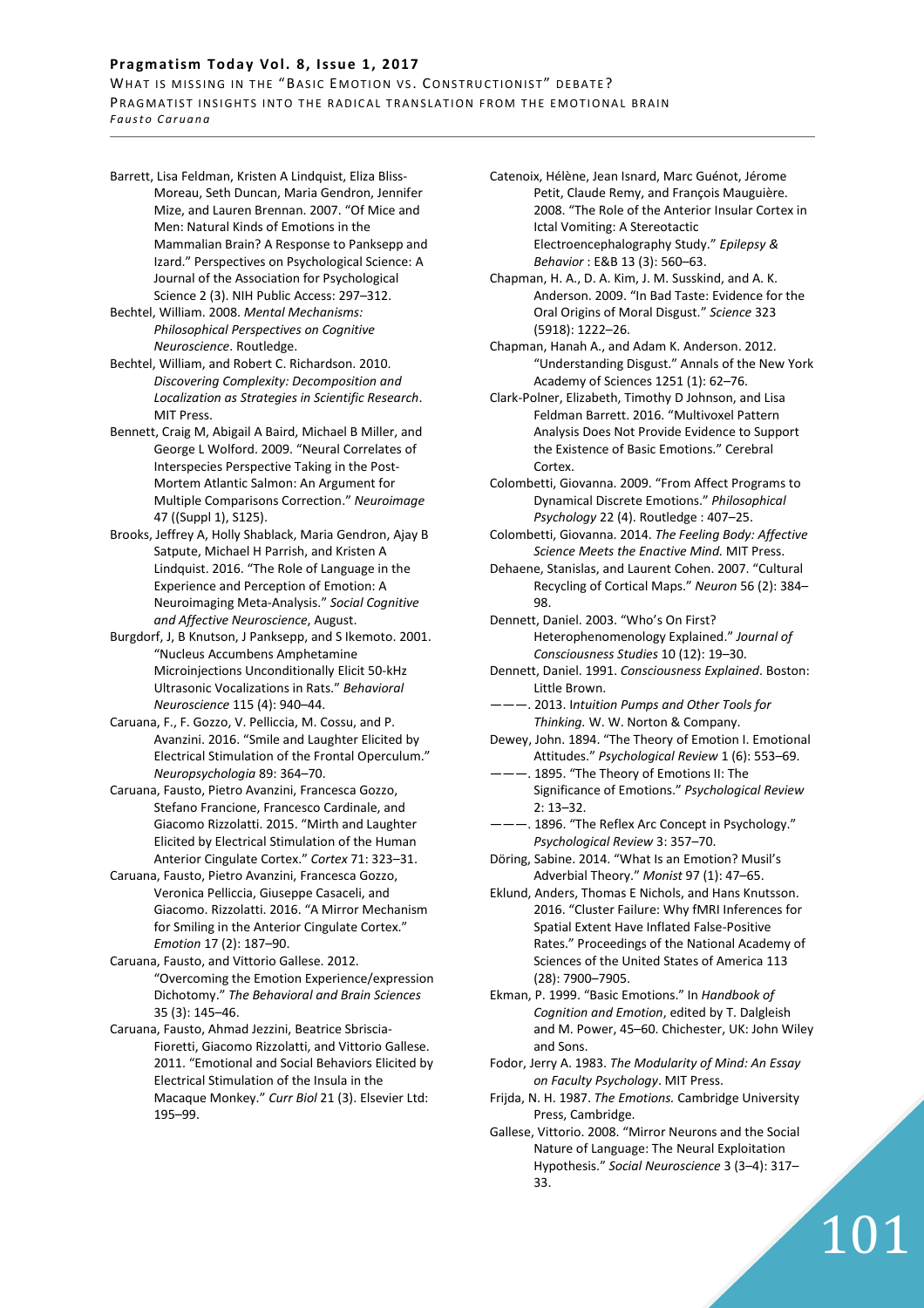- Gallese, Vittorio, and Fausto Caruana. 2016. "Embodied Simulation: Beyond the Expression/Experience Dualism of Emotions." *Trends in Cognitive Sciences* 20 (6): 397–98.
- Gallese, Vittorio, and George Lakoff. 2005. "The Brain's Concepts: The Role of the Sensory-Motor System in Conceptual Knowledge." *Cognitive Neuropsychology* 22 (3): 455–79.
- Garrison, Jim. 2003. "Dewey's Theory of Emotions: The Unity of Thought and Emotion in Naturalistic Functional 'Co-Ordination' of Behavior." *Transactions of the Charles S. Peirce Society* 39 (3): 405–43.
- Gergely, György, and Pierre Jacob. 2012. "Reasoning about Instrumental and Communicative Agency in Human Infancy." *Advances in Child Development and Behavior* 43: 59–94.
- Gibson, William S, Shinho Cho, Osama A Abulseoud, Krzysztof R Gorny, Joel P Felmlee, Kirk M Welker, Bryan T Klassen, Hoon-Ki Min, and Kendall H Lee. 2016. "The Impact of Mirth-Inducing Ventral Striatal Deep Brain Stimulation on Functional and Effective Connectivity." *Cerebral Cortex*.
- Griffiths, Paul. 1997. What Emotions Really Are: The Problem of Psychological Categories. University of Chicago Press.
- ———. 2004. "Is Emotion a Natural Kind?" In *Thinking About Feeling: Contemporary Philosophers on Emotions*, edited by Robert Solomon. Oxford University Press.
- Griffiths, Paul and Andrea Scarantino. 2009. "Emotions in the Wild: The Situated Perspective on Emotion." In *The Cambridge Handbook of Situated Cognition.*, edited by P Robbins and M Aydede. Cambridge University Press.
- Hufendiek, Rebekka. 2016. *Embodied Emotions. A Naturalist Approach to a Normative Phenomenon*. Taylor and Francis.
- Hutto, Daniel D. 2006. "Unprincipled Engagements: Emotional Experience, Expression and Response." In *Radical Enactivism. Intentionality, Phenomenology and Narrative. Focus on the Philosophy of Daniel D. Hutto*, edited by Richard Menary, 13–38. John Benjamins Publishing Company.
- ———. 2012. "Truly Enactive Emotion." *Emotion Review* 4 (2). SAGE Publications: 176–81.
- Isnard, Jean, Marc Guénot, Marc Sindou, and François Mauguière. 2004. "Clinical Manifestations of Insular Lobe Seizures: A Stereo-Electroencephalographic Study." *Epilepsia* 45 (9): 1079–90.
- Izard, Carroll E. 2007. "Basic Emotions, Natural Kinds, Emotion Schemas, and a New Paradigm." *Perspectives on Psychological Science : A Journal of the Association for Psychological Science* 2 (3): 260–80.
- Jacob, Pierre, and Marc Jeannerod. 2003. *Ways of Seeing – The Scope and Limits of Visual Cognition.* Oxford University Press.

- James, William. 1884. "What Is an Emotion?" *Mind* 9: 188–205.
- ———. 1890. *The Principles of Psychology*. New York: Holt.
- Jezzini, Ahmad, Fausto Caruana, Ivilin Stoianov, Vittorio Gallese, and Giacomo Rizzolatti. 2012. "Functional Organization of the Insula and Inner Perisylvian Regions." PNAS 109 (25): 10077–82.
- Kober, Hedy, Lisa Feldman Barrett, Josh Joseph, Eliza Bliss-Moreau, Kristen Lindquist, and Tor D Wager. 2008. "Functional Grouping and Cortical-Subcortical Interactions in Emotion: A Meta-Analysis of Neuroimaging Studies." *NeuroImage* 42 (2): 998–1031.
- Kragel, Philip A., and Kevin S. LaBar. 2016. "Decoding the Nature of Emotion in the Brain." Trends in Cognitive Sciences 20 (6). Elsevier: 444–55.
- Krolak-Salmon, Pierre, Marie-Anna Hénaff, Jean Isnard, Catherine Tallon-Baudry, Marc Guénot, Alain Vighetto, Olivier Bertrand, and François Mauguière. 2003. "An Attention Modulated Response to Disgust in Human Ventral Anterior Insula." *Annals of Neurology* 53 (4): 446–53.
- LeDoux, Joseph E. 1999. *The Emotional Brain : The Mysterious Underpinnings of Emotional Life*. Phoenix.
- Lindquist, Kristen A, Ajay B Satpute, Tor D Wager, Jochen Weber, and Lisa Feldman Barrett. 2016. "The Brain Basis of Positive and Negative Affect: Evidence from a Meta-Analysis of the Human Neuroimaging Literature." *Cerebral Cortex* 26 (5): 1910–22.
- Lindquist, Kristen a, Tor D Wager, Hedy Kober, Eliza Bliss-Moreau, and Lisa Feldman Barrett. 2012. "The Brain Basis of Emotion: A Meta-Analytic Review." *Behavioral and Brain Sciences* 35 (3): 121–43.
- Lindquist, Kristen A, Tor D Wager, Hedy Kober, Eliza Bliss-Moreau, and Lisa Feldman Barrett. 2012. "The Brain Basis of Emotion: A Meta-Analytic Review." *The Behavioral and Brain Sciences* 35 (3): 121–43.
- Logothetis, Nikos K. 2008. "What We Can Do and What We Cannot Do with fMRI." Nature 453 (7197): 869–78.
- Lowe, Robert, and Tom Ziemke. 2011. "The Feeling of Action Tendencies: On the Emotional Regulation of Goal-Directed Behavior." *Frontiers in Psychology* 2. Frontiers: 346.
- Mayberg, Helen S, Andres M Lozano, Valerie Voon, Heather E McNeely, David Seminowicz, Clement Hamani, Jason M Schwalb, and Sidney H Kennedy. 2005. "Deep Brain Stimulation for Treatment-Resistant Depression." *Neuron* 45 (5): 651–60.
- Mead, George H. 1895. "A Theory of Emotions from the Physiological Standpoint." *Psychol. Rev*. 2: 162– 64.
- ———. 1934. *Mind, Self, and Society*. Edited by Charles W. Morris. University of Chicago Press.